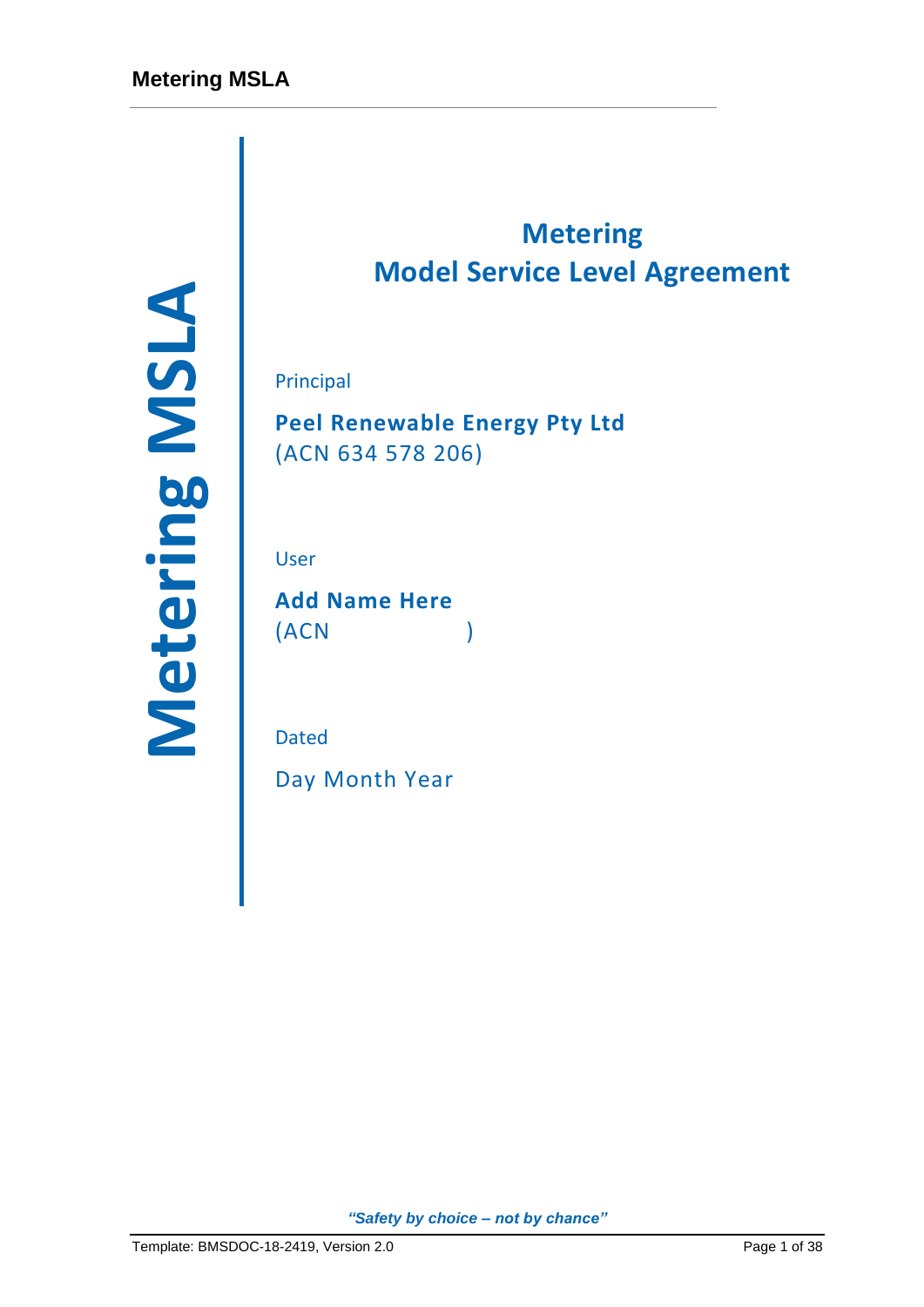# **Table of contents**

| <b>Parties</b> |                                                                                                                                                                                           | 1                                |
|----------------|-------------------------------------------------------------------------------------------------------------------------------------------------------------------------------------------|----------------------------------|
|                | <b>Background</b>                                                                                                                                                                         | 1                                |
|                | <b>Operative Provisions</b>                                                                                                                                                               | 1                                |
| 1              | <b>Definitions and Interpretation</b><br>Definitions<br>Interpretation                                                                                                                    | 1<br>1<br>6                      |
| $\overline{2}$ | <b>Duration</b><br>Term                                                                                                                                                                   | 7<br>7                           |
| 3              | <b>Services</b><br><b>Metering Services</b><br><b>Requirement for Access Contract</b><br>Publication of Metering Point List                                                               | 7<br>$\overline{7}$<br>8<br>8    |
| 4              | <b>Financial Covenants by User</b><br><b>Metering Services Charges</b>                                                                                                                    | 8<br>8                           |
| 5              | <b>Metering Services Charges</b><br>Metering Services Charges not to exceed certain benchmark costs                                                                                       | 8<br>8                           |
| 6              | <b>Invoicing and payment</b><br>Invoices<br>Late payments and disputed invoices<br>Under and over payments<br><b>GST</b>                                                                  | 9<br>9<br>9<br>9<br>10           |
|                | <b>Common Provisions</b>                                                                                                                                                                  | 10                               |
| 7              | Liability<br><b>Exclusion of Indirect Damage</b><br>Limitation of liability                                                                                                               | 11<br>11<br>11                   |
| 8              | <b>Force Majeure</b><br>Affected Person's obligations are suspended<br>Affected Person's obligations<br>In case of breach<br>Failure to minimise delays<br>Settlement of a labour dispute | 11<br>11<br>11<br>12<br>12<br>12 |
| 9              | <b>Default</b>                                                                                                                                                                            | 12                               |
| 10             | <b>Disputes</b><br><b>Disputes</b><br>Performance to Occur Despite Dispute                                                                                                                | 12<br>12<br>12                   |
| 11             | Set off<br>Party may set off payment<br>No other set off permitted                                                                                                                        | 13<br>13<br>13                   |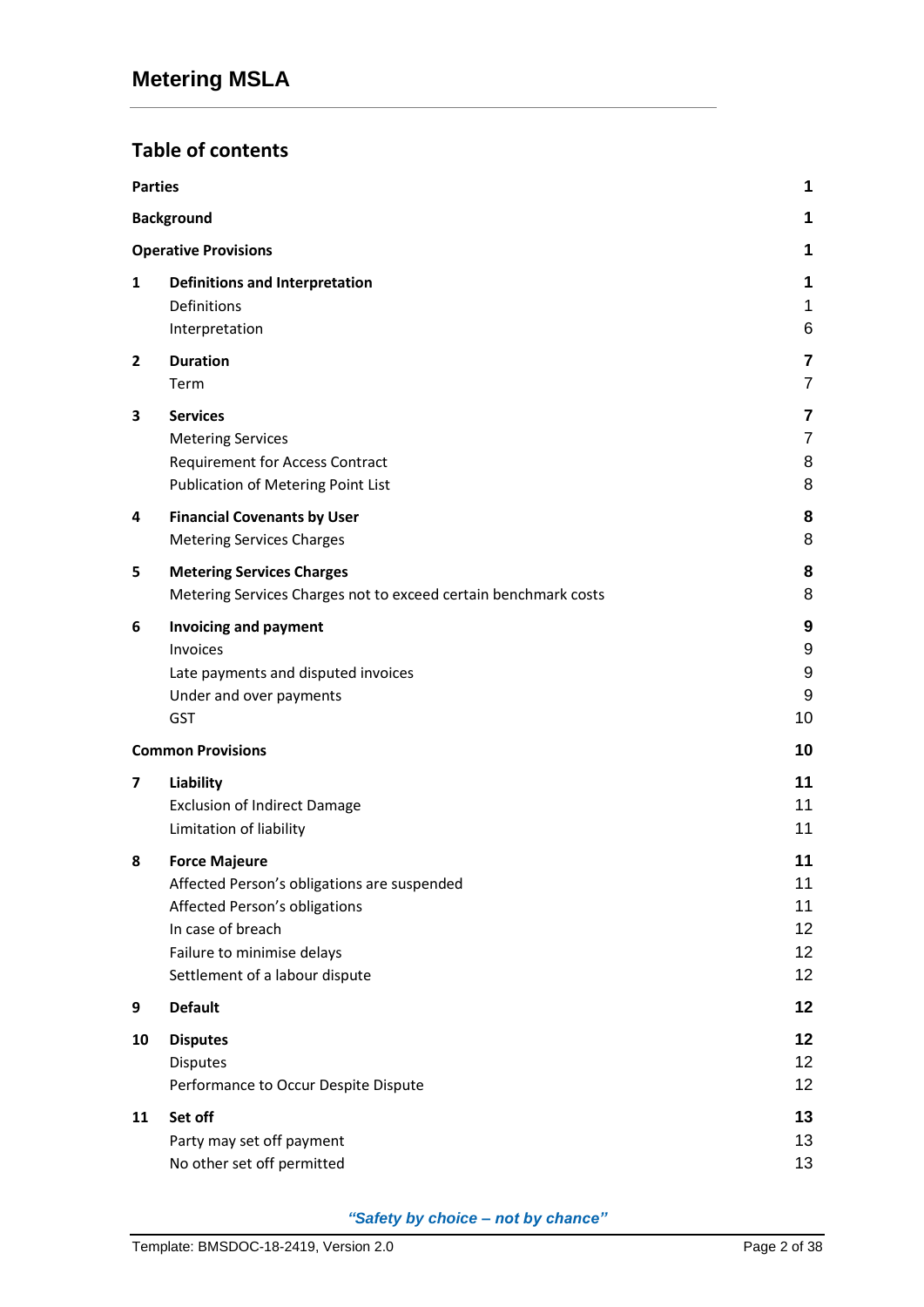| 12                |              | <b>Assignment and Encumbrances</b>       | 13 |
|-------------------|--------------|------------------------------------------|----|
| 13                |              | <b>Miscellaneous</b>                     | 13 |
|                   |              | Compliance                               | 13 |
|                   |              | Precedence                               | 13 |
|                   |              | Variation                                | 13 |
|                   |              | No third-party benefit                   | 13 |
|                   | Duty         |                                          | 13 |
|                   | Costs        |                                          | 13 |
|                   | Waiver       |                                          | 14 |
|                   |              | Entire agreement                         | 14 |
|                   |              | Severance                                | 14 |
|                   |              | Counterpart execution                    | 14 |
|                   |              | Further assurance                        | 14 |
|                   | Merger       |                                          | 14 |
|                   |              | Remedies                                 | 14 |
|                   |              | Governing Law                            | 14 |
| Schedule 1        |              | <b>Metering Services Classifications</b> | 16 |
|                   | $\mathbf{1}$ | <b>Categories of Metering Services</b>   | 16 |
| <b>Schedule 2</b> |              | <b>Metering Services Descriptions</b>    | 18 |
|                   | $\mathbf{1}$ | All Metering Services                    | 18 |
|                   | 2            | <b>Standard Metering Services</b>        | 18 |
|                   | 3            | <b>Extended Metering Services</b>        | 20 |
| <b>Schedule 3</b> |              | <b>Service Standards</b>                 | 29 |
| Schedule 4        |              | <b>Fees</b>                              | 34 |
|                   |              | <b>EXECUTED AS AN AGREEMENT</b>          | 35 |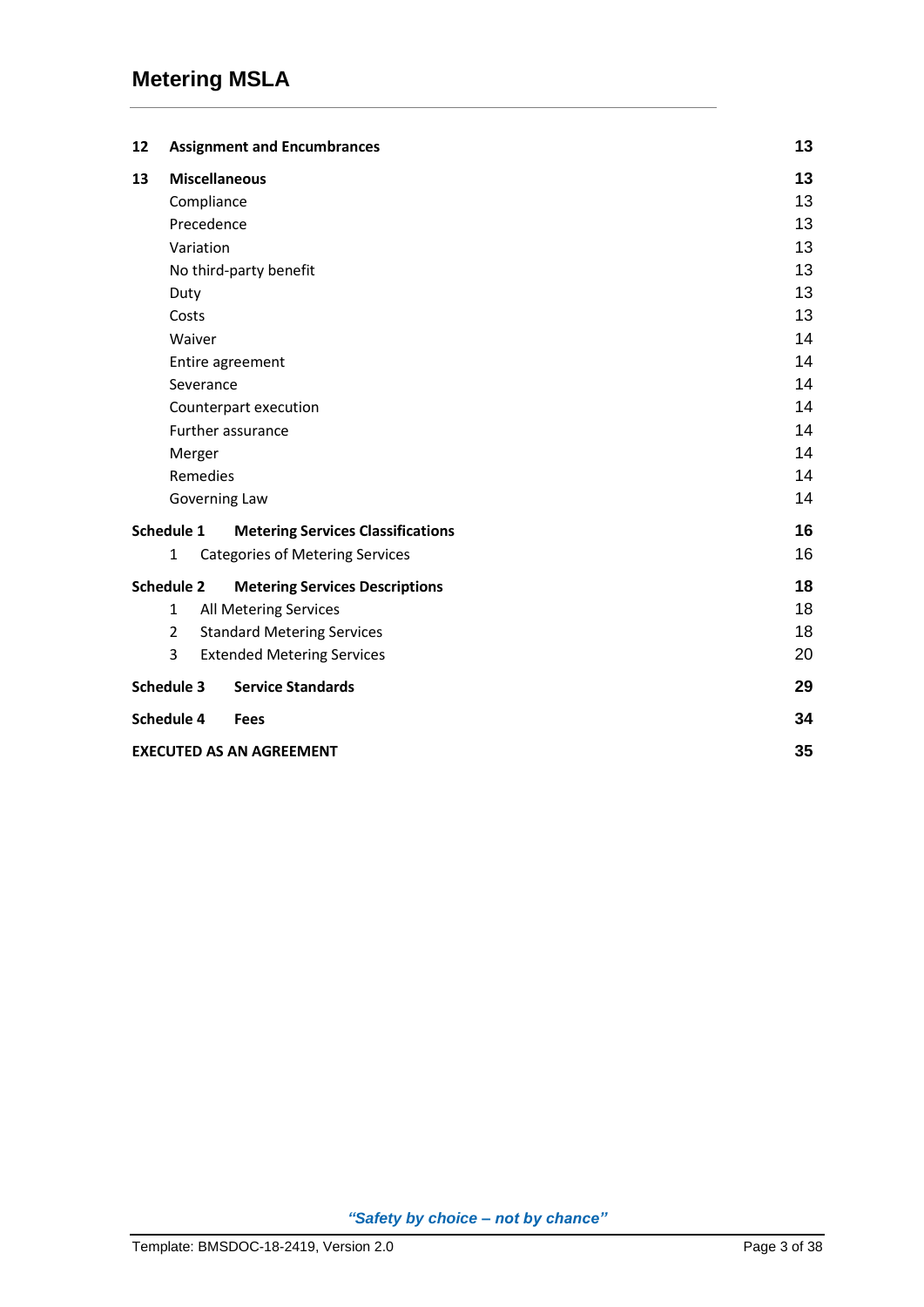### **Parties**

| <b>PRE</b>  | Peel Renewable Energy Pty Ltd                      |
|-------------|----------------------------------------------------|
|             | ACN 634 578 206                                    |
|             | Address: 5 Kiln Court, St Leonards, Tasmania, 7250 |
|             | Contact:                                           |
|             | Email:                                             |
|             |                                                    |
|             |                                                    |
| <b>User</b> | [Company Name]                                     |
|             | <b>ACN</b>                                         |
|             | Address:                                           |

Contact:

Email:

### **Background**

- A The User wishes to obtain Metering Services from PRE in accordance with the provisions of this Agreement and the Access Contract.
- B This Agreement sets out the terms and conditions, pursuant to the Metering Code, upon which PRE will provide the Metering Services to the User.

### **Operative Provisions**

### **1 Definitions and Interpretation**

### **Definitions**

- 1.1 In this Agreement the following definitions apply:
- **Access Contract** means the "microgrid electricity transfer access contract" between PRE and the User in respect of the supply of a connection service and an electricity supply service in respect of the Microgrid.
- **Accounting Period** means one calendar month.
- **Act** means the *Electricity Industry Act 2004* (WA).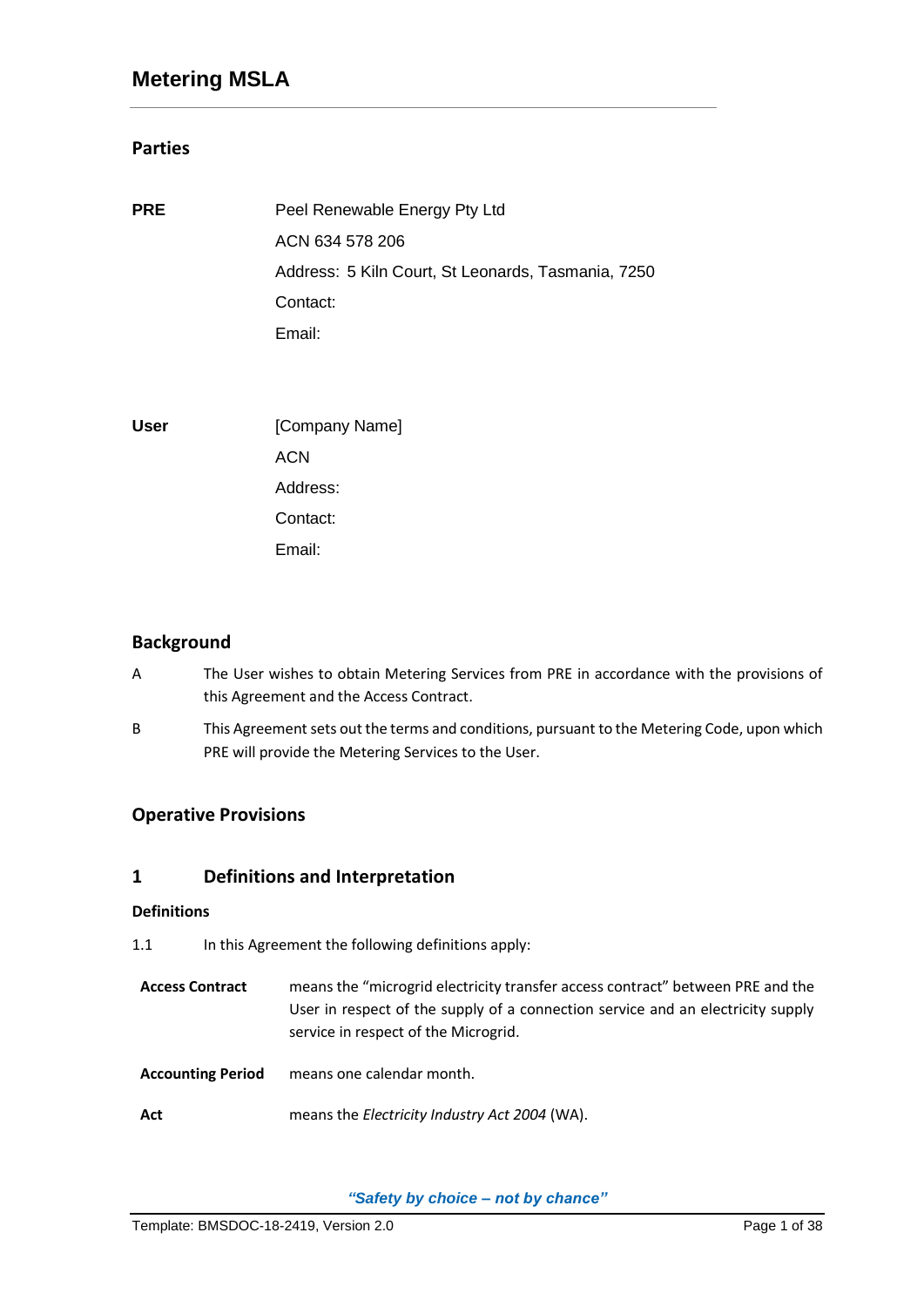| <b>Actual Change</b><br>Date     | means the effective date of change recorded in the Registry.                                                                                                                                                                                                      |                                                                                                                                                                             |  |
|----------------------------------|-------------------------------------------------------------------------------------------------------------------------------------------------------------------------------------------------------------------------------------------------------------------|-----------------------------------------------------------------------------------------------------------------------------------------------------------------------------|--|
| <b>Actual Value</b>              | means energy data for a metering point which has physically been read (or<br>remotely collected by way of a communications link or an automated meter<br>reading system) from the meter associated with the metering point and includes<br>a deemed actual value. |                                                                                                                                                                             |  |
| <b>Affected Person</b>           |                                                                                                                                                                                                                                                                   | has the meaning given to it in clause 7.1 of this Agreement.                                                                                                                |  |
| <b>Affected</b><br>Obligation    |                                                                                                                                                                                                                                                                   | has the meaning given to it in clause 7.1 of this Agreement and contains the<br>obligations as set out in clause 7.2 of this Agreement.                                     |  |
| <b>Agreement</b>                 |                                                                                                                                                                                                                                                                   | means this document.                                                                                                                                                        |  |
| <b>Business Day</b>              | Australia.                                                                                                                                                                                                                                                        | means a day that is not a Saturday, Sunday or public holiday in Perth, Western                                                                                              |  |
| Claim                            | Party.                                                                                                                                                                                                                                                            | means any claim, demand, action or proceeding made or instituted against a                                                                                                  |  |
| Commencement<br>Date             | means the earlier of the date of execution of this Agreement or the date this<br>Agreement is deemed to commence by operation of clause 5.2 of the Metering<br>Code (as applicable).                                                                              |                                                                                                                                                                             |  |
| <b>Connection Point</b>          | means a point of the Network where electricity may be transferred out of the<br>Network or into the Network and which is identified, or to be identified under<br>the Access Contract.                                                                            |                                                                                                                                                                             |  |
| Current<br><b>Transformer</b>    | has the meaning given in the Metering Code.                                                                                                                                                                                                                       |                                                                                                                                                                             |  |
| <b>Customer</b>                  |                                                                                                                                                                                                                                                                   | means a "customer" as defined in section 3 of the Act.                                                                                                                      |  |
| <b>Customer Transfer</b><br>Code | means the Electricity Industry (Customer Transfer) Code 2016 (WA).                                                                                                                                                                                                |                                                                                                                                                                             |  |
| De-energise                      | (a)                                                                                                                                                                                                                                                               | in respect of a Connection Point, means to operate, modify or<br>remove switching or other equipment to prevent the transfer of<br>electricity though the Connection Point. |  |
|                                  | (b)                                                                                                                                                                                                                                                               | in respect of the Meter it means the removal of the supply voltage<br>from the Meter at the Metering Point.                                                                 |  |
| <b>Default</b>                   |                                                                                                                                                                                                                                                                   | has the meaning given to it in clause 9.1 of this Agreement.                                                                                                                |  |
| <b>Dispute</b>                   | means any dispute or difference concerning:                                                                                                                                                                                                                       |                                                                                                                                                                             |  |
|                                  | (a)                                                                                                                                                                                                                                                               | construction of; or                                                                                                                                                         |  |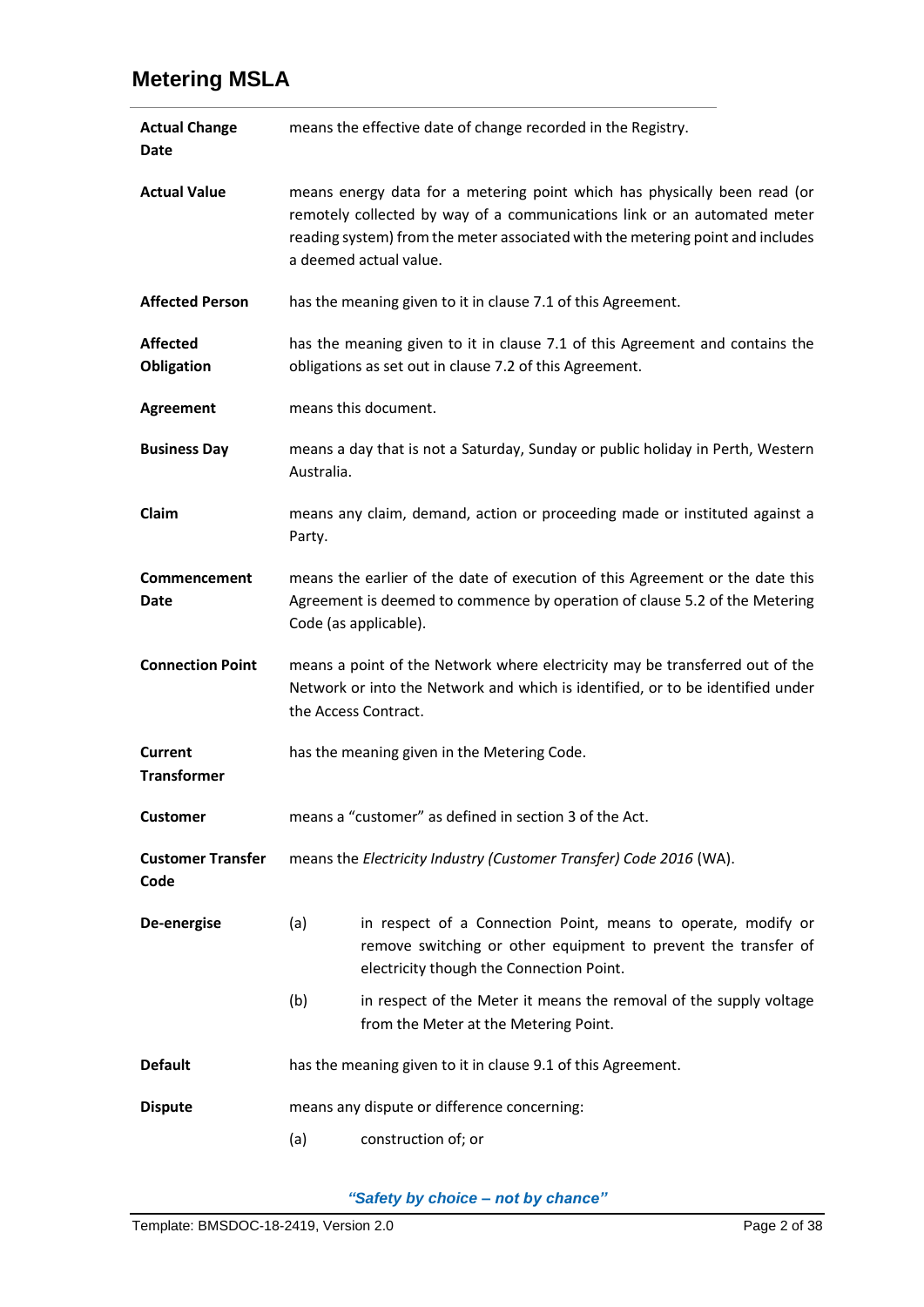|                                                     | anything contained in or arising out of; or<br>(b)                                                                                                                                                                                                                                                             |  |  |
|-----------------------------------------------------|----------------------------------------------------------------------------------------------------------------------------------------------------------------------------------------------------------------------------------------------------------------------------------------------------------------|--|--|
|                                                     | (c)<br>rights, obligations, duties or liabilities of a Party under, this<br>Agreement.                                                                                                                                                                                                                         |  |  |
| <b>Due Date</b>                                     | means the date 15 Business Days after the Tax Invoice is received by the Party<br>to whom it is addressed.                                                                                                                                                                                                     |  |  |
| <b>Electrical</b><br><b>Contractor</b>              | has the meaning given to it in the Electricity (Licensing) Regulations 1991 (WA).                                                                                                                                                                                                                              |  |  |
| <b>Energise</b>                                     | has the meaning given to it in the Electricity Industry (Obligation to Connect)<br>Regulations 2005 (WA).                                                                                                                                                                                                      |  |  |
| <b>Energy Data</b>                                  | has the meaning given to it in the Metering Code.                                                                                                                                                                                                                                                              |  |  |
| <b>Extended Metering</b><br><b>Services</b>         | means Metering Services identified as such in Schedule 1 and described in<br>Schedule 2.                                                                                                                                                                                                                       |  |  |
| <b>Facilities and</b><br><b>Equipment</b>           | in relation to a Connection Point, means the apparatus, equipment, plant and<br>buildings used for or in connection with generating, consuming and transporting<br>electricity at the Connection point.                                                                                                        |  |  |
| <b>Fees</b>                                         | means the fees that are published by PRE from time to time as being the fees<br>which apply to the provision of Extended Metering Services. The Fees applicable<br>are set out in Schedule 4 of this Agreement.                                                                                                |  |  |
| <b>Field Completion</b><br>Date                     | means the date on which the Service requested in a Service Order is completed<br>or attempted at the supply address as notified by PRE to the User.                                                                                                                                                            |  |  |
| <b>First Party</b>                                  | has the meaning given to it in clause 11.1 of this Agreement.                                                                                                                                                                                                                                                  |  |  |
| FM Period                                           | has the meaning given to it in clause 8.1 of this Agreement.                                                                                                                                                                                                                                                   |  |  |
| <b>Force Majeure</b>                                | has the meaning given to it in the Access Contract.                                                                                                                                                                                                                                                            |  |  |
| <b>Force Majeure</b><br>Event                       | means an event of Force Majeure.                                                                                                                                                                                                                                                                               |  |  |
| <b>Good Electricity</b><br><b>Industry Practice</b> | means the exercise of that degree of skill, diligence, prudence and foresight that<br>a skilled and experienced person would reasonably and ordinarily exercise under<br>comparable conditions and circumstances consistent with applicable Laws and<br>applicable recognised codes, standards and guidelines. |  |  |
| <b>GST</b>                                          | means goods and services tax or similar value added tax levied or imposed in<br>Australia on a taxable supply under the GST Act or otherwise.                                                                                                                                                                  |  |  |
| <b>GST Act</b>                                      | means the A New Tax System (Goods and Services Tax) Act 1999 (Cth).                                                                                                                                                                                                                                            |  |  |
| <b>High Voltage</b>                                 | means any nominal voltage above 1 kV.                                                                                                                                                                                                                                                                          |  |  |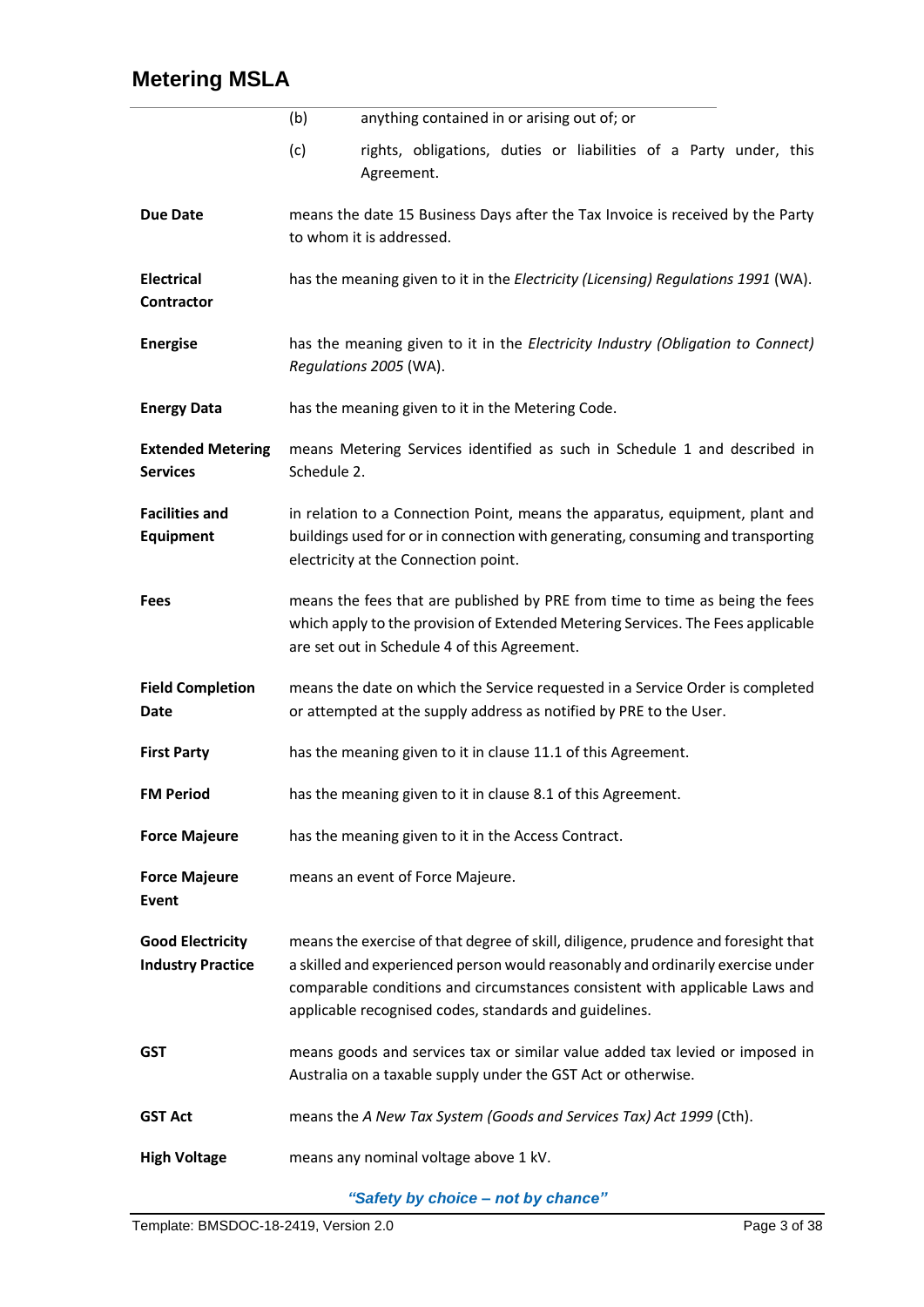| <b>Indirect Damage</b>                 | suffered by a person means any one or more of:                                                                                                                                                                                                                                                                                                                        |                     |                                                                                                                                                                          |  |
|----------------------------------------|-----------------------------------------------------------------------------------------------------------------------------------------------------------------------------------------------------------------------------------------------------------------------------------------------------------------------------------------------------------------------|---------------------|--------------------------------------------------------------------------------------------------------------------------------------------------------------------------|--|
|                                        | (a)<br>any consequential loss, consequential damage or special damages<br>however caused or suffered by the person, including any:                                                                                                                                                                                                                                    |                     |                                                                                                                                                                          |  |
| (i)<br>savings; or                     |                                                                                                                                                                                                                                                                                                                                                                       |                     | loss of (or loss of anticipated) opportunity,<br>use,<br>production, revenue, income, profits, business and                                                              |  |
|                                        |                                                                                                                                                                                                                                                                                                                                                                       | (ii)                | loss due to business interruption; or                                                                                                                                    |  |
|                                        |                                                                                                                                                                                                                                                                                                                                                                       | (iii)               | increased costs; or                                                                                                                                                      |  |
|                                        |                                                                                                                                                                                                                                                                                                                                                                       | (iv)                | punitive or exemplary damages,                                                                                                                                           |  |
|                                        | (b)                                                                                                                                                                                                                                                                                                                                                                   | was foreseeable; or | whether or not the consequential loss or damage or special damage                                                                                                        |  |
|                                        | (c)                                                                                                                                                                                                                                                                                                                                                                   | or                  | in respect of contractual damages, damages which would fall within<br>the second limb of the rule in Hadley v Baxendale [1854] 9 Exch. 341;                              |  |
|                                        | (d)                                                                                                                                                                                                                                                                                                                                                                   |                     | any liability of the person to any other person, or any Claim brought<br>against the person by any other person, and the costs and expenses<br>connected with the Claim. |  |
| Law                                    | means 'written laws' and 'statutory instruments' as defined in the Access Code,<br>orders given or made under a written law or statutory instrument as so defined<br>or by a government agency or authority, Codes of Practice and Australian<br>Standards deemed applicable under a written law and rules of the general law<br>including the common law and equity. |                     |                                                                                                                                                                          |  |
| <b>Meter</b>                           | means a device which measures and records electricity production and<br>consumption.                                                                                                                                                                                                                                                                                  |                     |                                                                                                                                                                          |  |
| <b>Metering Code</b>                   | means the Electricity Industry (Metering) Code 2012 (WA).                                                                                                                                                                                                                                                                                                             |                     |                                                                                                                                                                          |  |
| <b>Metering</b><br><b>Installation</b> | has the meaning given to it in the Metering Code.                                                                                                                                                                                                                                                                                                                     |                     |                                                                                                                                                                          |  |
| <b>Metering Point</b>                  | has the meaning given to it in the Metering Code.                                                                                                                                                                                                                                                                                                                     |                     |                                                                                                                                                                          |  |
| <b>Metering Service</b>                | means the metering service or services provided by PRE in respect of a<br>Connection Point pursuant to its obligations under the Metering Code and<br>described in this Agreement, or as otherwise agreed between PRE and the User.                                                                                                                                   |                     |                                                                                                                                                                          |  |
| <b>Meter Reading</b>                   |                                                                                                                                                                                                                                                                                                                                                                       |                     | means the collection of an Actual Value from a Meter.                                                                                                                    |  |
| <b>Metrology</b><br>Procedure          | means the document of that name published by PRE from time to time, subject<br>to the approval of the Economic Regulation Authority.                                                                                                                                                                                                                                  |                     |                                                                                                                                                                          |  |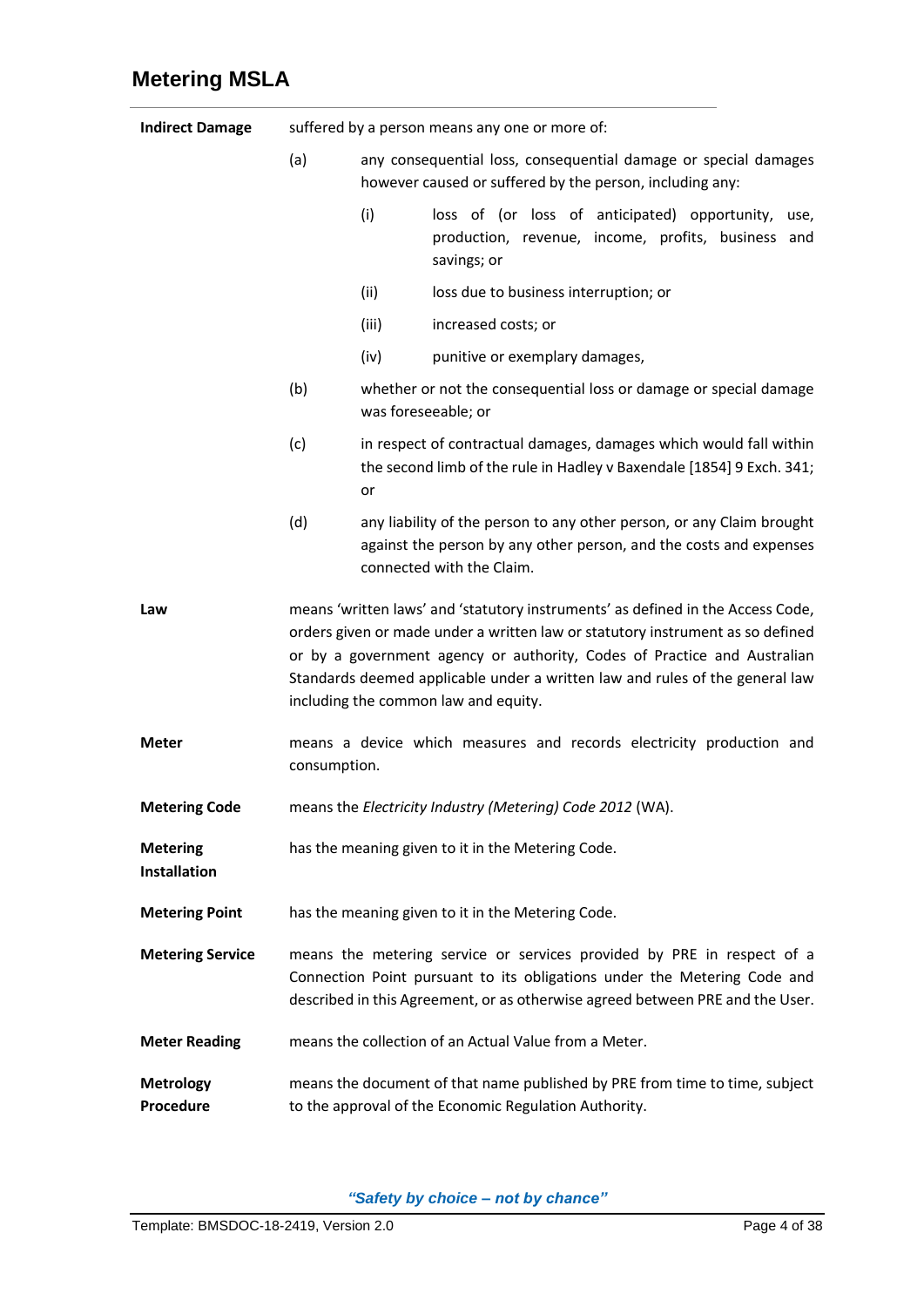| Microgrid                                   | means the Network and the electricity generation infrastructure operated by<br>PRE and situated at the Peel Business Park.                                                                                                                                                                                                  |                                                                                                                                                                                                                                                                                                                           |  |
|---------------------------------------------|-----------------------------------------------------------------------------------------------------------------------------------------------------------------------------------------------------------------------------------------------------------------------------------------------------------------------------|---------------------------------------------------------------------------------------------------------------------------------------------------------------------------------------------------------------------------------------------------------------------------------------------------------------------------|--|
| Microgrid<br><b>Technical Rules</b>         | has the meaning given to that term in the Access Contract.                                                                                                                                                                                                                                                                  |                                                                                                                                                                                                                                                                                                                           |  |
| <b>Network</b>                              | means the 'distribution system' as that term is defined in the Act, which is<br>operated by PRE and situated at the Peel Business Park and which is not part of<br>the electricity network owned and operated by Western Power.                                                                                             |                                                                                                                                                                                                                                                                                                                           |  |
| Party                                       |                                                                                                                                                                                                                                                                                                                             | means PRE or the User and Parties has a corresponding meaning.                                                                                                                                                                                                                                                            |  |
| <b>Payment Error</b>                        | means:                                                                                                                                                                                                                                                                                                                      |                                                                                                                                                                                                                                                                                                                           |  |
|                                             | (a)                                                                                                                                                                                                                                                                                                                         | any underpayment or overpayment by a Party of any amount in<br>respect of a Tax Invoice; or                                                                                                                                                                                                                               |  |
|                                             | (b)                                                                                                                                                                                                                                                                                                                         | any error in a Tax Invoice (including the omission of amounts from<br>that Tax Invoice, the inclusion of incorrect amounts in that Tax<br>Invoice, calculation errors in the preparation of a Tax Invoice or a Tax<br>Invoice being prepared on the basis of data which is later established<br>to have been inaccurate). |  |
| <b>Peel Business Park</b>                   |                                                                                                                                                                                                                                                                                                                             | means the Peel Business Park situated in Nambeelup, Western Australia.                                                                                                                                                                                                                                                    |  |
| <b>Prescribed Rate</b>                      | means, at any point in time, the interest rate (expressed as a rate per cent per<br>annum) equal to the aggregate of 3 annual percentage points and the interest<br>rate (expressed as a rate per cent per annum) then published by the Reserve<br>Bank of Australia as the large business variable indicator lending rate. |                                                                                                                                                                                                                                                                                                                           |  |
| <b>Pre-Payment</b><br><b>Meter</b>          | Has the meaning given in the Code of Conduct for the Supply of Electricity to<br>Small Use Customers 2018 (WA).                                                                                                                                                                                                             |                                                                                                                                                                                                                                                                                                                           |  |
| <b>Read or Reading</b>                      | means an attempt to collect an Actual Value from a Meter.                                                                                                                                                                                                                                                                   |                                                                                                                                                                                                                                                                                                                           |  |
| <b>Re-energise</b>                          | means to restore supply voltage from a Meter at the Metering Point.                                                                                                                                                                                                                                                         |                                                                                                                                                                                                                                                                                                                           |  |
| <b>Registry</b>                             | means the part of the metering database which contains standing data in<br>accordance with the Metering Code.                                                                                                                                                                                                               |                                                                                                                                                                                                                                                                                                                           |  |
| <b>Service Order</b>                        | means a request for a Metering Service submitted by the User to PRE, to PRE's<br>nominated email address, setting out all relevant details of the nominated<br>Metering Service.                                                                                                                                            |                                                                                                                                                                                                                                                                                                                           |  |
| <b>Service Standards</b>                    |                                                                                                                                                                                                                                                                                                                             | means the service levels and standards applicable to the Metering Services, as<br>set out in Schedule 3 of this Agreement.                                                                                                                                                                                                |  |
| <b>Standard Metering</b><br><b>Services</b> | means the default Metering Services described in Schedule 1 and Schedule 2 of<br>this Agreement.                                                                                                                                                                                                                            |                                                                                                                                                                                                                                                                                                                           |  |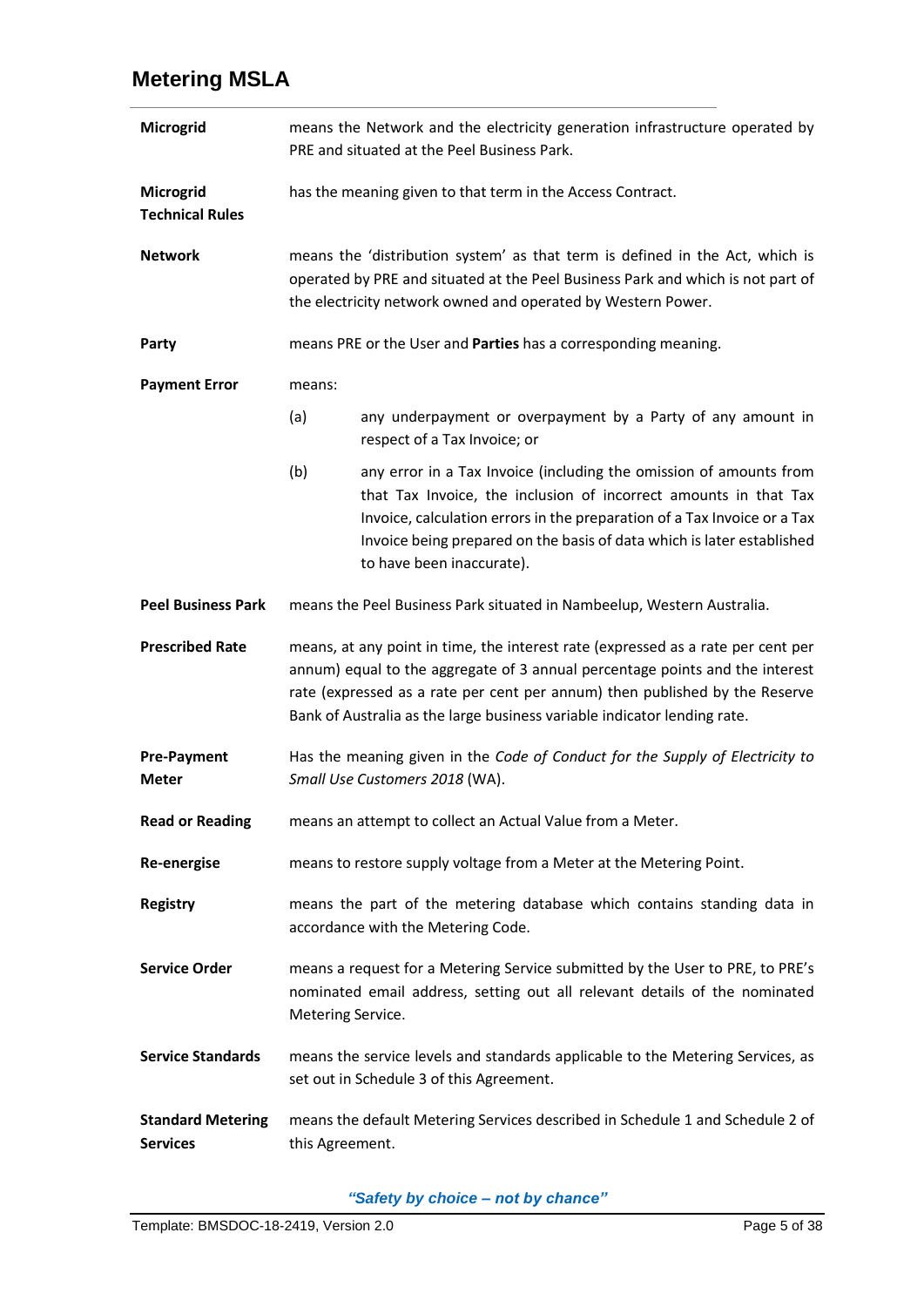| <b>Standing Data</b>                | has the meaning given to it in the Metering Code and comprises the items<br>specified in Table 2 of the 4.3(1) of the Metering Code.                                                      |
|-------------------------------------|-------------------------------------------------------------------------------------------------------------------------------------------------------------------------------------------|
| <b>Tax Invoice</b>                  | has the meaning given to it in the GST Act.                                                                                                                                               |
| Term                                | has the meaning given in clause 2.1 of this Agreement.                                                                                                                                    |
| <b>Undisputed</b><br><b>Portion</b> | means the portion of the amount set out in a Tax Invoice that this not in Dispute.                                                                                                        |
| <b>User</b>                         | means the person other than PRE to whom this Agreement applies and in<br>respect of a Connection Point, means a person who has an Access Contract in<br>respect of that Connection Point. |

### **Interpretation**

- 1.2 Interpretation
	- 1.2.1 A reference to:
		- (a) the singular includes the plural and the plural includes the singular; and
		- (b) an officer or body of persons includes any other officer or body for the time being exercising the powers or performing the functions of that officer or body; and
		- (c) this Agreement or any other instrument includes any variation or replacement of it; and
		- (d) "**under**" includes "**by**", "by virtue of", "**pursuant to**" and "**in accordance with**"; and
		- (e) "**day**" means a calendar day; and
		- (f) "**person**" includes a public body, company, or association or body of persons, corporate or unincorporated; and
		- (g) a person includes a reference to the person's personal representatives, executors, administrators, successors and permitted assigns; and
		- (h) any monetary amount means that amount in Australian dollars, and
	- 1.2.2 a word of any gender includes the corresponding words of each other gender; and
	- 1.2.3 if a period of time is specified and dates from a given day or the day of an act or event, it is to be calculated exclusive of that day; and
	- 1.2.4 "**copy**" includes a facsimile copy, photocopy or electronic copy; and
	- 1.2.5 "**including**" and similar expressions are not words of limitation; and
	- 1.2.6 where a word or expression is given a particular meaning, other parts of speech and grammatical forms of that word or expression have a corresponding meaning; and
	- 1.2.7 unless the contrary intention is apparent, a term with a defined meaning in the Code has the same meaning in this Agreement; and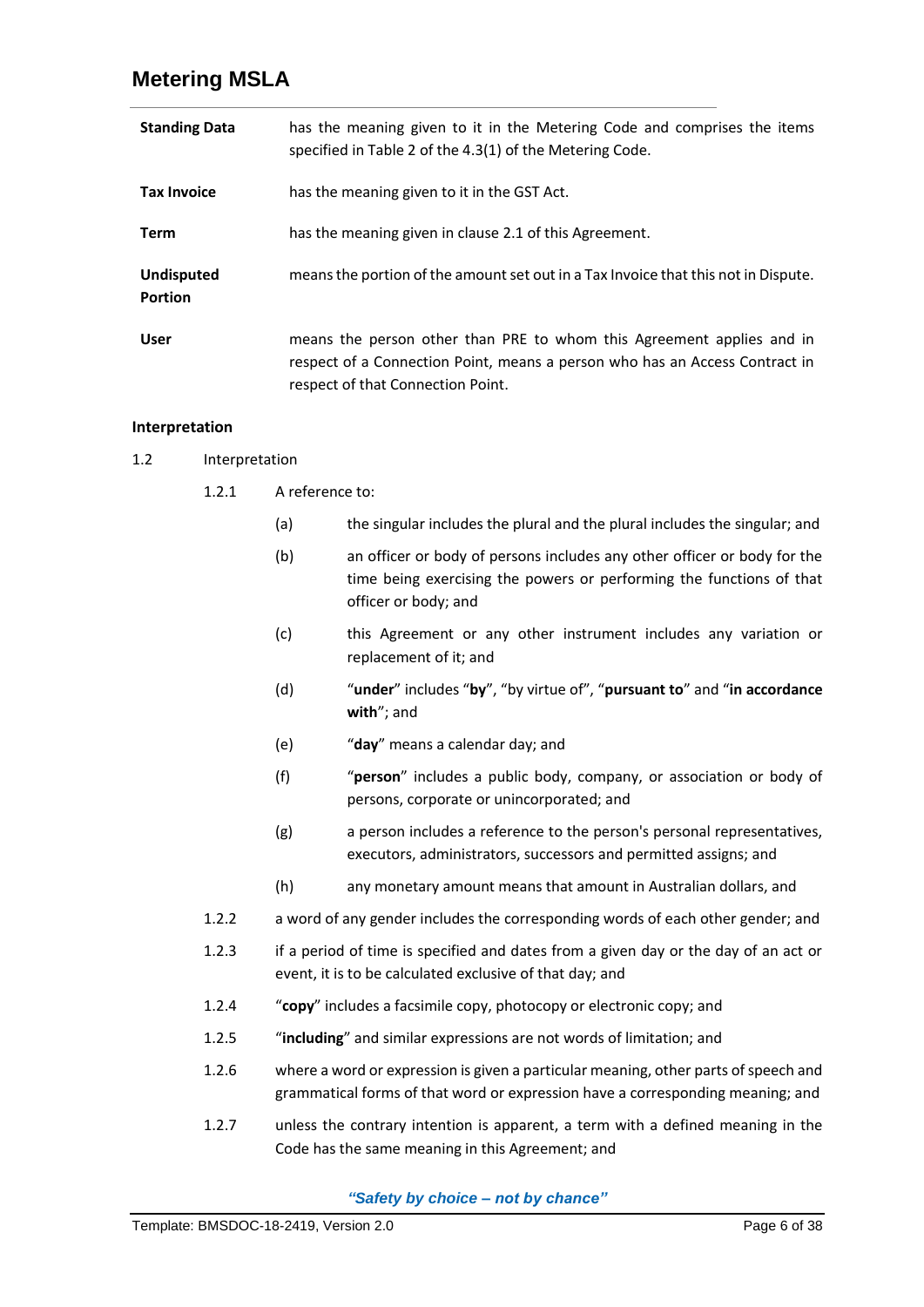| 1.2.8 | a reference to: |                                                                                                                 |  |  |  |
|-------|-----------------|-----------------------------------------------------------------------------------------------------------------|--|--|--|
|       | (a)             | this Agreement includes any Schedule to this Agreement; and                                                     |  |  |  |
|       | (b)             | a clause is a reference to a clause of this Agreement; and                                                      |  |  |  |
|       | (c)             | a series of consecutive clauses or Schedules is to be read as inclusive of<br>the first and last in the series. |  |  |  |

### **2 Duration**

### **Term**

<span id="page-9-0"></span>2.1 This Agreement commences on the Commencement Date and continues until the Access Contract terminates.

### **3 Services**

### **Metering Services**

- <span id="page-9-1"></span>3.1 PRE must:
	- 3.1.1 provide Standard Metering Services applicable to a service provided under the Access Contract;
	- 3.1.2 provide Extended Metering Services as requested by the User under a Service Order;
	- 3.1.3 provide the Metering Services to the User in accordance with:
		- (a) the Service Standards;
		- (b) the Metering Code; and
		- (c) Good Electricity Industry Practice.
- 3.2 Despite clause [3.1,](#page-9-1) PRE is not in breach of this Agreement if it is not (acting reasonably) able to provide a Metering Service:
	- 3.2.1 because appropriate access to a property is not provided to it;
	- 3.2.2 because it or its employees or agents have a legitimate concern about their ability to safely access a property (including due to risk of attack by animals, threats of violence or unsafe conditions at the property); or
	- 3.2.3 due to other impediments beyond PRE's reasonable control and which PRE cannot, acting reasonably, overcome.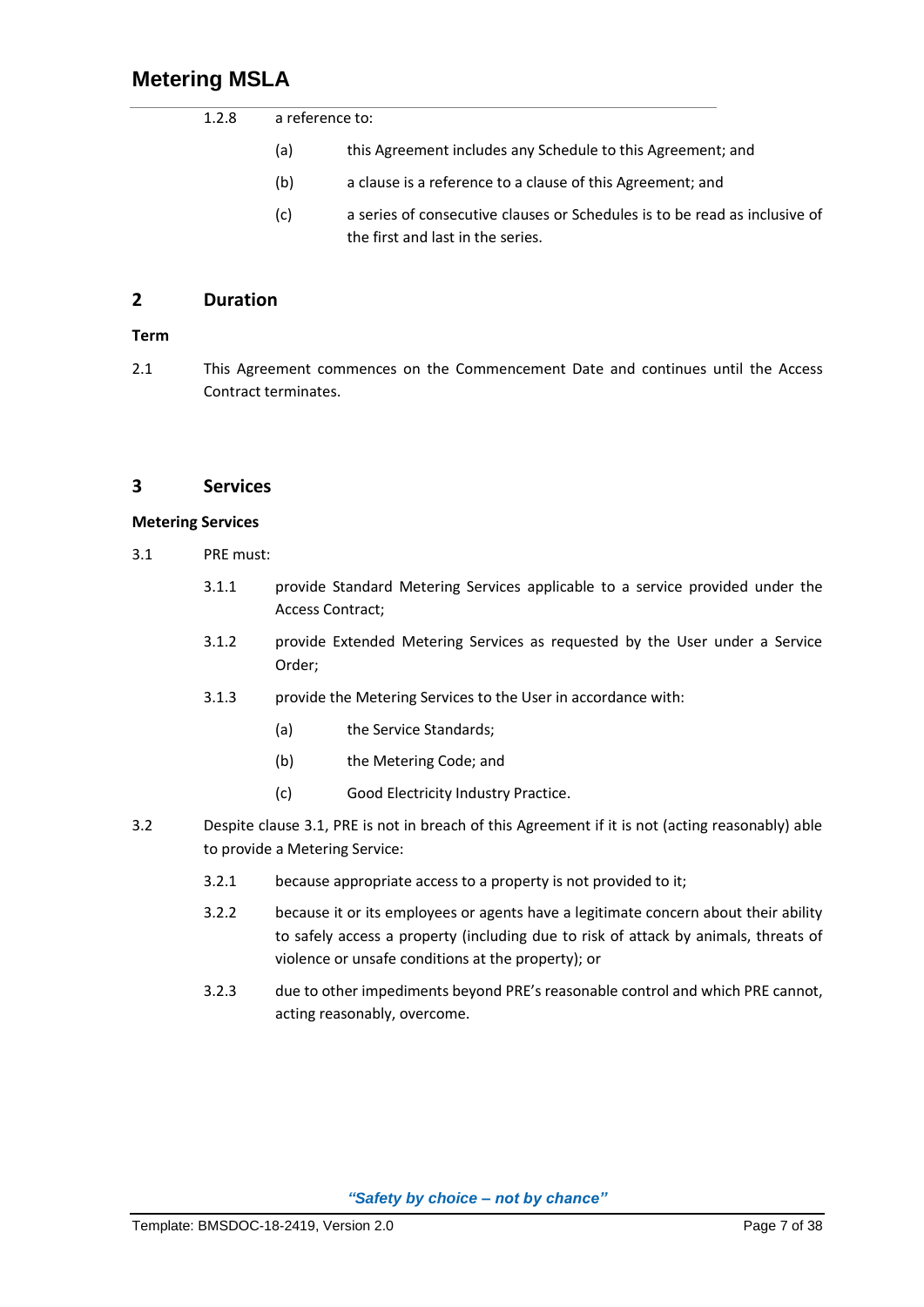| 3.3 | The User: |                                                                                                                                                                                          |
|-----|-----------|------------------------------------------------------------------------------------------------------------------------------------------------------------------------------------------|
|     | 3.3.1     | may request the provision of Metering Services under this Agreement by submitting<br>to PRE a Service Order in accordance with the Metering Code and the<br><b>Communications Rules:</b> |
|     | 3.3.2     | must pay for any such Extended Metering Services in accordance with this<br>Agreement; and                                                                                               |
|     | 3.3.3     | may use the Metering Services,                                                                                                                                                           |

### **Requirement for Access Contract**

3.4 The User may only request Metering Services for a Meter at a Connection Point that is described in the Access Contract.

### **Publication of Metering Point List**

- 3.5 PRE must annually publish a list setting out for each Connection Point on the network either:
	- 3.5.1 each date for a scheduled Meter Reading in the coming year; or
	- 3.5.2 the reading day number to apply for the current year.

on the terms and conditions set out in this Agreement.

3.6 PRE may revise this list from time to time at a frequency determined by PRE.

### **4 Financial Covenants by User**

#### **Metering Services Charges**

- 4.1 The Parties acknowledge and agree that PRE's charges for Standard Metering Services are recovered from the User in accordance with the terms of the Access Contract.
- 4.2 The User must pay PRE the Fees for the Extended Metering Services provided under this Agreement.
- 4.3 Where a User requests an Extended Metering Services that tests the accuracy of a Meter and the test reveals that the subject Meter does not comply with the requirements of the Metering Code, the User is not liable:
	- 4.3.1 to pay Fees for that Extended Metering Service; or
	- 4.3.2 to pay for any repairs to the subject Meter.

### **5 Metering Services Charges**

#### **Metering Services Charges not to exceed certain benchmark costs**

PRE undertakes not to impose charges under this Agreement that exceed the costs that would be incurred by a network operator acting in good faith and in accordance with Good Electricity Industry Practice, seeking to achieve the lowest sustainable costs of providing the relevant Metering Service.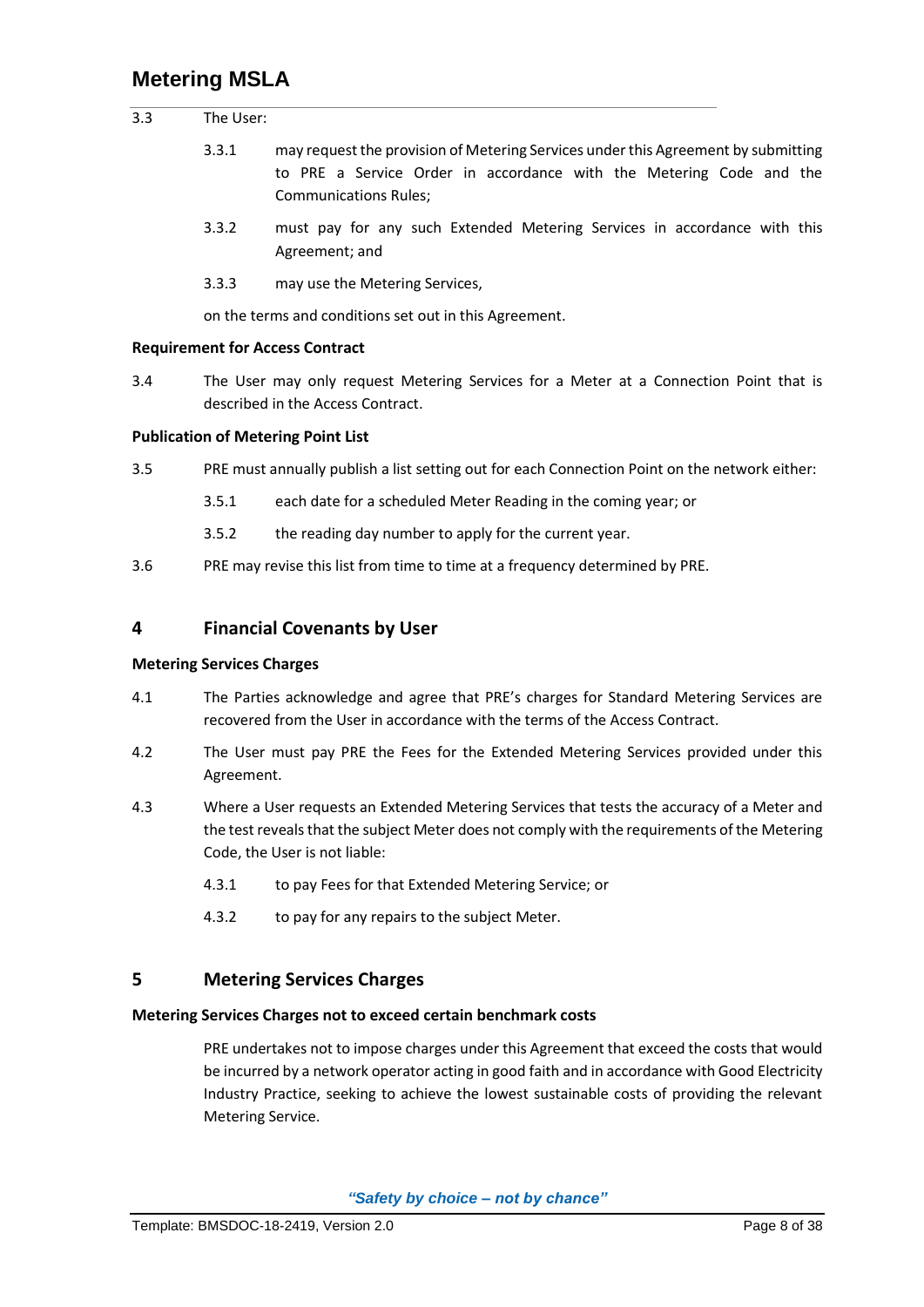### **6 Invoicing and payment**

### **Invoices**

- <span id="page-11-1"></span>6.1 PRE must, within 10 Business Days after the end of an Accounting Period or as soon as practicable thereafter, issue to the User a Tax Invoice for the Accounting Period showing:
	- 6.1.1 all amounts payable by the User to PRE under this Agreement for the Accounting Period;
	- 6.1.2 all outstanding amounts as at the end of the Accounting Period and interest payable on those amounts; and
	- 6.1.3 GST payable on those amounts under clauses [6.12](#page-12-0) t[o 6.17.](#page-12-1)
- <span id="page-11-0"></span>6.2 The User must, on or before the Due Date of the Tax Invoice, pay to PRE all amounts shown on the Tax Invoice which are payable under this Agreement.

### **Late payments and disputed invoices**

- <span id="page-11-2"></span>6.3 If the User fails to comply with clause [6.2](#page-11-0) then, without prejudice to PRE's other rights, the User must pay interest on any unpaid amount, calculated daily at the Prescribed Rate from the Due Date of the Tax Invoice until payment.
- <span id="page-11-3"></span>6.4 If the User Disputes any amount set out in a Tax Invoice issued under clause [6.1](#page-11-1) then:
	- 6.4.1 the User must pay the Undisputed Portion (if any);
	- 6.4.2 may withhold the disputed portion of a Tax Invoice, provided it gives to PRE full particulars of the Dispute on or before the Due Date.
- 6.5 Any amount withheld by the User under clause 5.4 but subsequently found to have been payable, attracts interest calculated daily at the Prescribed Rate from the Due Date of the Tax Invoice until payment.
- 6.6 Any amount paid by the User under clause [6.3](#page-11-2) but subsequently found not to have been payable, attracts interest calculated daily at the Prescribed Rate from the date the User paid the amount until the date PRE repays the amount.

### **Under and over payments**

- 6.7 If a Party detects a Payment Error by a Party of any amount within 18 calendar months after the Payment Error:
	- 6.7.1 the Party must as soon as reasonably practicable give notice to the other Party of the Payment Error; and
	- 6.7.2 an adjusting payment must be made by the appropriate Party within 15 Business Days of the notice.
- 6.8 A Party is not entitled to an adjusting payment for a Payment Error notified to the other Party after the expiry of 18 calendar months after the Payment Error.
- 6.9 Except where clause [6.4](#page-11-3) applies or where an adjusting payment is required in respect of an underpayment due to the fault of the other Party, the adjusting payment must include interest calculated daily at the Prescribed Rate from the date of the Payment Error until the date of the adjusting payment.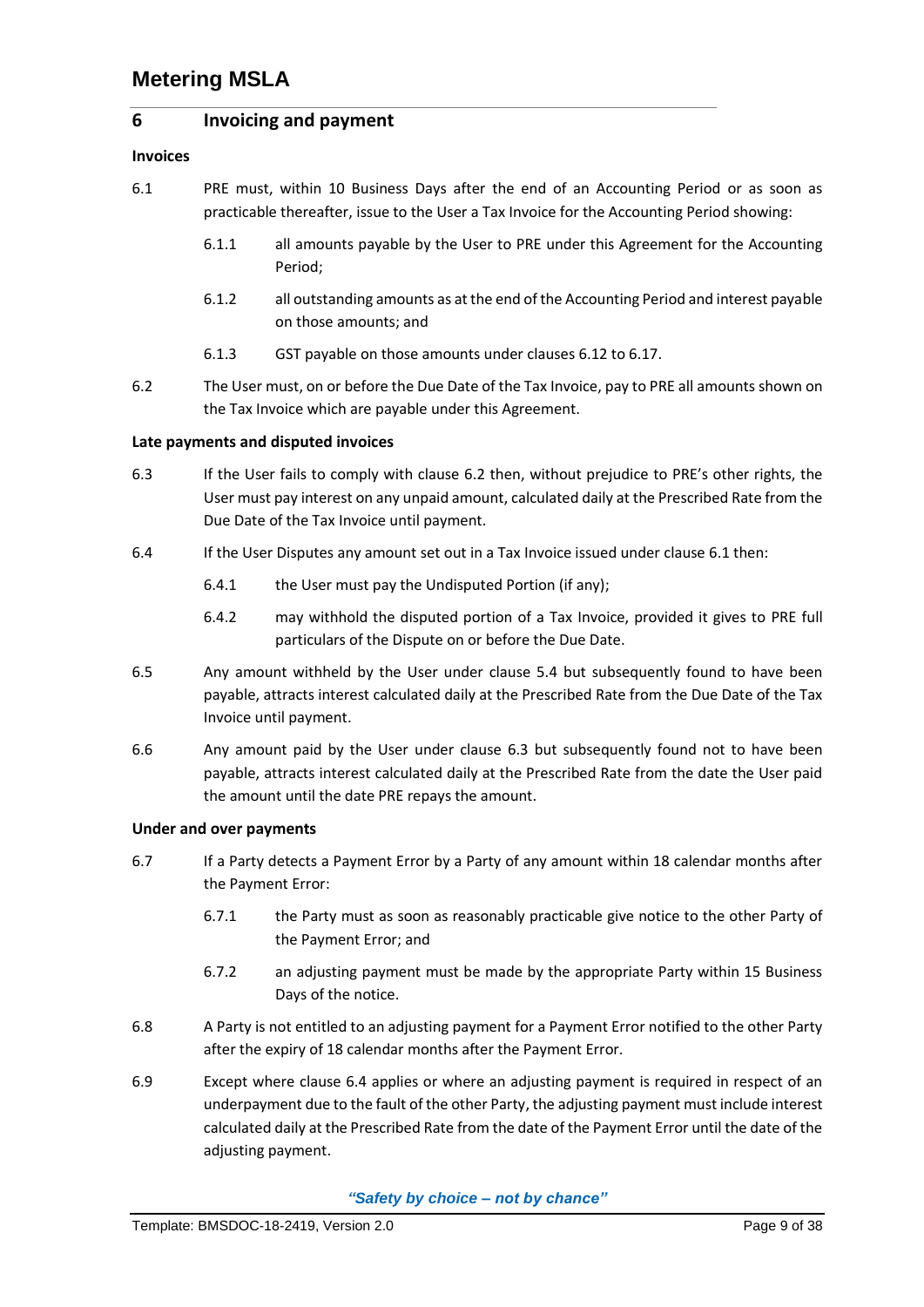- 6.10 Where a Payment Error results in the User paying less than the amount that would have been payable absent the Payment Error, the Payment Error will be taken to have occurred on the Due Date of the Tax Invoice.
- 6.11 Where a Payment Error results in the User paying more than the amount that would have been payable absent the Payment Error, the Payment Error will be taken to have occurred on the date the User has paid the total amount of the Tax Invoice in full.

**GST**

- <span id="page-12-0"></span>6.12 Definitions in the GST Act apply in clauses [6.12](#page-12-0) t[o 6.17](#page-12-1) unless the context indicates otherwise.
- 6.13 Unless expressly included, the consideration for any supply under or in connection with this Agreement (including any Fees) is GST exclusive.
- <span id="page-12-2"></span>6.14 To the extent that any supply made under or in connection with this Agreement is a taxable supply and the price for it (including any Fees) is stated to be GST exclusive, the consideration for that supply is increased by an amount determined by the supplier, not exceeding the amount of the consideration (or its market value) multiplied by the rate at which GST is imposed in respect of the supply.
- 6.15 Without limiting the obligation to provide a Tax Invoice under clauses [6.1,](#page-11-1) the supplier must issue a Tax Invoice to the recipient of a supply to which clause [6.14](#page-12-2) applies before the payment of the GST inclusive consideration determined under that clause.
- 6.16 If a Party is entitled under this Agreement to be reimbursed or indemnified by another Party for a cost or expense incurred in connection with this Agreement, the reimbursement or indemnity payment must not include any GST component of the cost or expense for which an input tax credit may be claimed by the Party entitled to be reimbursed or indemnified, or by its representative member.
- <span id="page-12-1"></span>6.17 If a Party becomes aware of an adjustment event, that Party agrees to notify the other Party as soon as practicable after becoming so aware, and the Parties agree to take whatever steps are necessary, including the issue of an adjustment note, and to make whatever adjustments are required, to ensure that any GST or additional GST on that supply or any refund of any GST (or part of GST) is paid as soon as is practicable but no later than 10 Business Days after the Party has satisfied itself that the adjustment event has occurred.

**Common Provisions**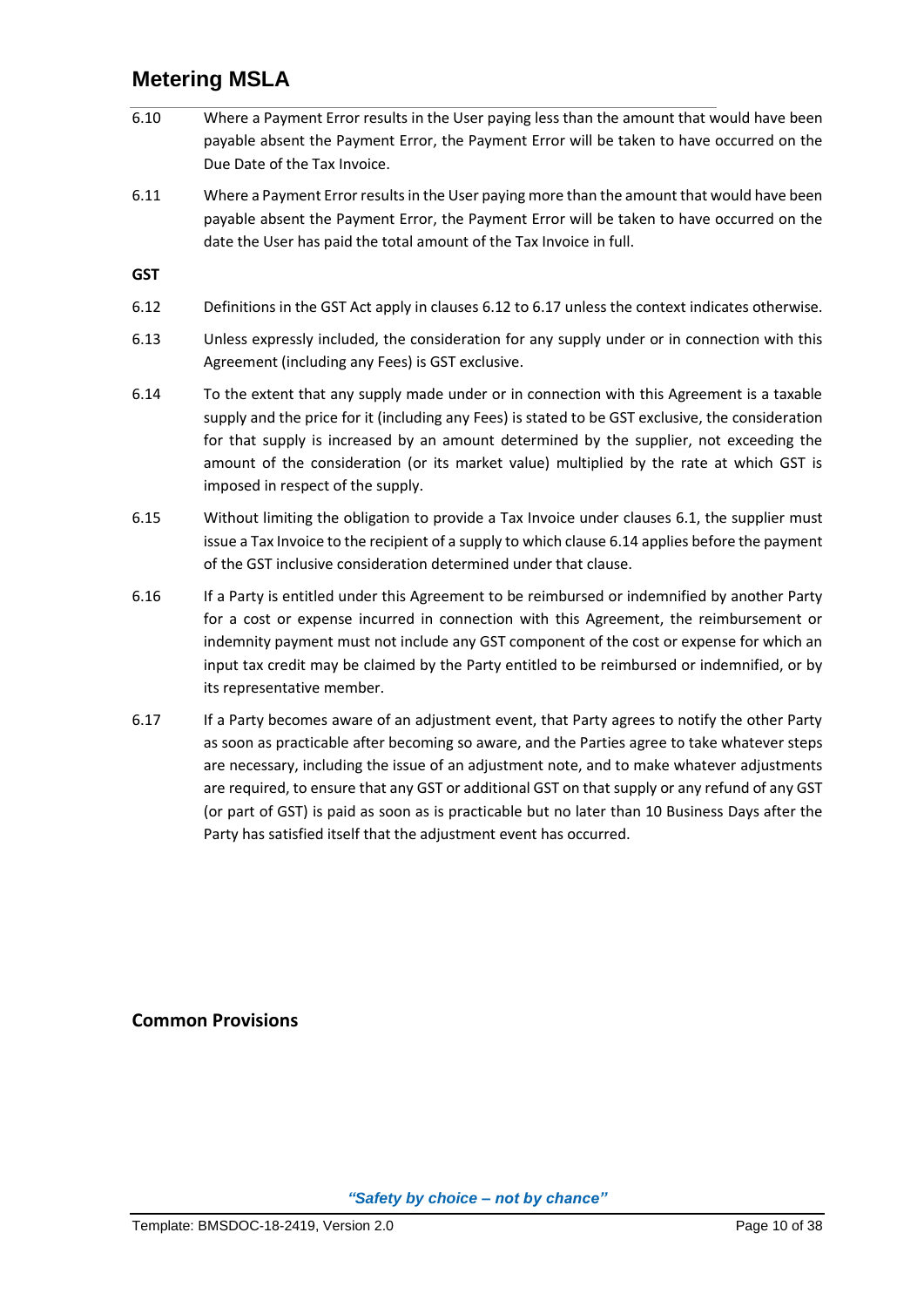### **7 Liability**

### **Exclusion of Indirect Damage**

- 7.1 The User is not in any circumstances liable to PRE for any Indirect Damage suffered by PRE, however arising.
- 7.2 PRE is not in any circumstances liable to the User for any Indirect Damage suffered by the User, however arising.

### **Limitation of liability**

7.3 The maximum liability of one Party to the other Party under and in connection with this Agreement is limited in accordance with the Access Contract.

### **Exclusion of warranties**

- 7.4 To the maximum extent permitted by Law, the only warranties given by and terms which apply to a Party under this Agreement are those expressly contained in this Agreement, and all warranties and terms implied by Law, implied by the *Competition and Consumer Act 2010* (Cth) or the *Fair Trading Act 2010* (WA) or any other Law to similar effect do not apply to this Agreement.
- 7.5 If at Law the exclusion of any warranty or term is prohibited, then a Party's liability in respect of a breach of such warranty or term is limited to the maximum extent permitted by Law. For example, where any Law permits a Party to limit its liability in respect of a breach of an implied warranty or condition to the replacement or resupply of equivalent goods and services, then the Party's liability will be so limited.

### **8 Force Majeure**

### **Affected Person's obligations are suspended**

<span id="page-13-0"></span>8.1 If a Party ("**Affected Person**") is unable wholly or in part to perform any obligation ("**Affected Obligation**") under this Agreement (other than an obligation to pay money) because of the occurrence of a Force Majeure Event, then, subject to this clause [8.1](#page-13-0), the Affected Person's obligation to perform the Affected Obligation is suspended to the extent that, and for so long as, the Affected Person's ability to perform the Affected Obligation is affected by the Force Majeure Event (such period being the "**FM Period**").

### **Affected Person's obligations**

- <span id="page-13-1"></span>8.2 Subject to clauses [8.3](#page-14-1) and [8.5,](#page-14-2) if a Force Majeure Event occurs and the Affected Person is unable wholly or in part to perform any obligation under this Agreement, then the Affected Person must:
	- 8.2.1 notify the other Party if the FM Period continues for a period of two days or longer; and
	- 8.2.2 use reasonable endeavours (including incurring any reasonable expenditure of funds and rescheduling personnel and resources) to:
		- (a) mitigate the consequences of the Force Majeure Event; and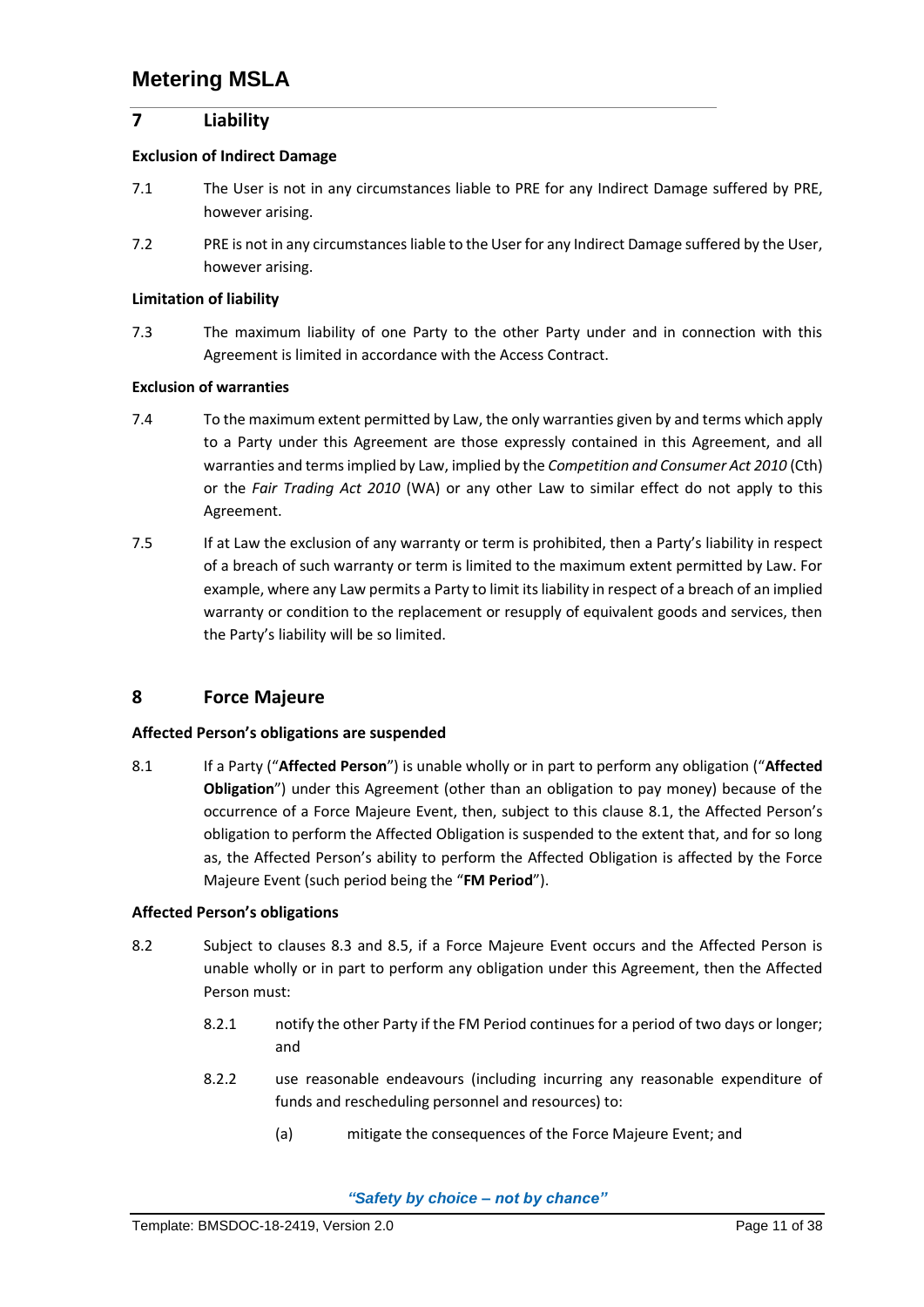(b) minimise any resulting delay in the performance of the Affected Obligation.

### <span id="page-14-3"></span>**In case of breach**

<span id="page-14-1"></span>8.3 An Affected Person is not obliged to incur an expenditure in complying with claus[e 8.2.2](#page-13-1) if the Force Majeure Event is constituted by a breach of, or failure to comply with, this Agreement by the other Party.

### **Failure to minimise delays**

8.4 If an Affected Person fails to comply with clause [8.2.2\(b\),](#page-14-3) then the only consequence of that failure is that the FM Period is reduced by the period of any delay in the performance of the Affected Obligation attributable to that failure.

### **Settlement of a labour dispute**

<span id="page-14-2"></span>8.5 The settlement of a labour dispute which constitutes a Force Majeure Event is a matter which is within the absolute discretion of the Affected Person.

### **9 Default**

- <span id="page-14-0"></span>9.1 If the User defaults in the due and punctual payment, at the time and in the manner required for payment by this Agreement, of any amount payable under this Agreement ("**Default**"), then PRE may:
	- 9.1.1 notify the User of the User's Default and require the User to remedy the User's Default; and
	- 9.1.2 if the User's Default has not been remedied at the end of the 20th Business Day after the notice was given, suspend the provision of the Extended Metering Services.
- 9.2 Without prejudice to any right available to PRE under the Access Contract, if the Extended Metering Services are suspended by PRE under clause [9.1,](#page-14-0) PRE must continue to provide the Standard Metering Services in respect of the Metering Points which are affected by the suspension.

### **10 Disputes**

#### **Disputes**

10.1 Any Dispute arising in respect of any matter under or in connection with this Agreement shall be resolved in accordance with the provisions set out in Part 8 of the Metering Code.

#### **Performance to Occur Despite Dispute**

10.2 The Parties shall continue to perform their obligations under this Agreement notwithstanding the existence of a Dispute.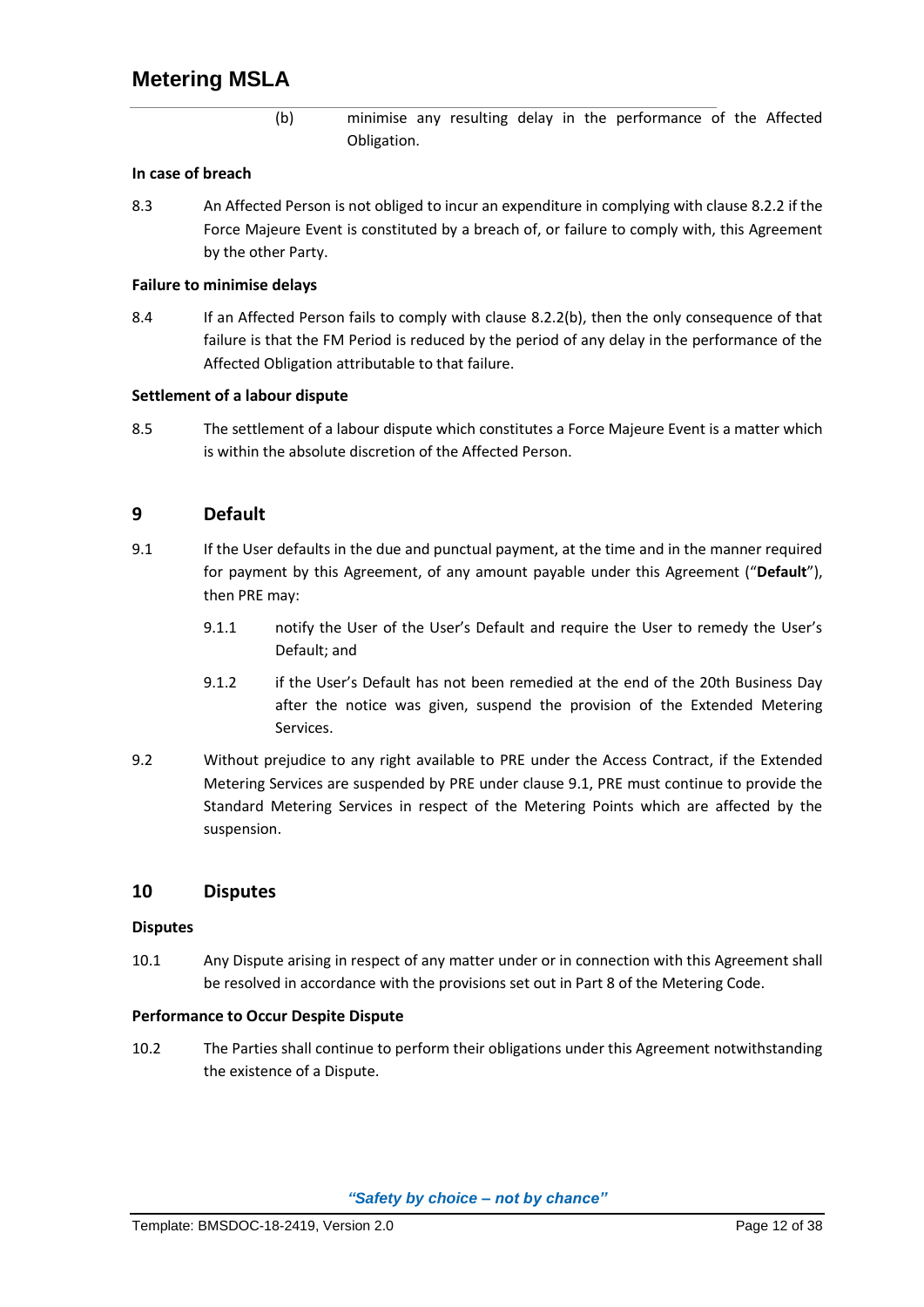### **11 Set off**

### **Party may set off payment**

<span id="page-15-0"></span>11.1 A Party ("**First Party**") may set off any amount due for payment by it to the other Party under this Agreement against any amount which is due for payment by the other Party to the First Party under this Agreement.

### **No other set off permitted**

11.2 Except as permitted in clause [11.1,](#page-15-0) no set off is permitted by either Party in connection with this Agreement, whether under this Agreement or otherwise.

### **12 Assignment and Encumbrances**

12.1 Neither Party may encumber, assign, part with possession or create any interest or right in favour of a third party in respect of this Agreement, without the prior written consent of the other Party, which must not be unreasonably withheld, conditioned or delayed.

### **13 Miscellaneous**

### **Compliance**

13.1 Each Party to this Agreement must comply with all applicable Laws.

### **Precedence**

13.2 Where there is any ambiguity or conflict between the Metering Code and the provisions of this Agreement, the provisions of the Metering Code shall prevail to the extent necessary to resolve that ambiguity or conflict.

### **Variation**

13.3 A purported agreement between the Parties to revoke, substitute or amend any provision of this Agreement has no effect unless it is in writing.

#### **No third‐party benefit**

13.4 This Agreement does not confer any right or benefit on a person other than the User and PRE, despite the person being named or identified, or belonging to a class of persons named or identified, in this Agreement.

#### **Duty**

13.5 The User is liable for and must pay any duty that is assessed on this Agreement under the *Duties Act 2008* (WA). If it is dutiable, the User must produce this Agreement to the Office of State Revenue for assessment.

#### **Costs**

- 13.6 Each Party must pay its own costs, charges, expenses, disbursements or fees in relation to:
	- 13.6.1 the negotiation, preparation, execution, performance, amendment or registration of, or any notice given or made; and
	- *"Safety by choice – not by chance"* 13.6.2 the performance of any action by that Party in compliance with any liability arising,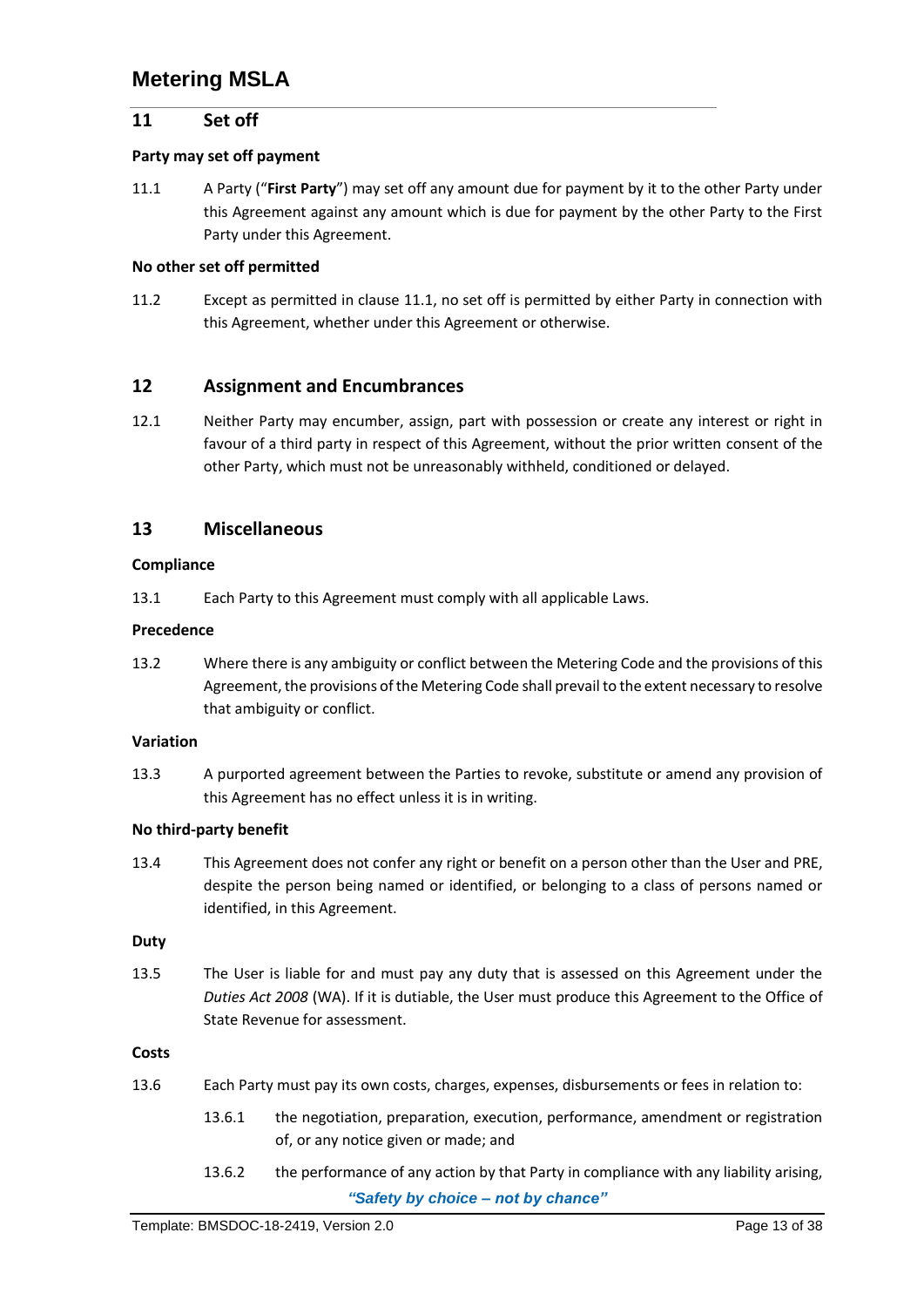under this Agreement, or any agreement or document executed or effected under this Agreement, unless this Agreement provides otherwise.

### **Waiver**

13.7 A provision of this Agreement may only be waived by a Party giving written notice signed by a duly authorised representative to the other Party.

### **Entire agreement**

13.8 This Agreement constitutes the entire agreement between the Parties as to its subject matter and, to the extent permitted by Law, supersedes all previous agreements, arrangements, representations or understandings.

#### **Severance**

<span id="page-16-0"></span>13.9 If the whole or any part of this Agreement is void, unenforceable or illegal in a jurisdiction, it is severed for that jurisdiction. The remainder of this Agreement has full force and effect and the validity or enforceability of the provision in any other jurisdiction is not affected. This clause [13.9](#page-16-0) has no effect if the severance alters the basic nature of this Agreement or is contrary to public policy.

#### **Counterpart execution**

13.10 This Agreement may be signed in any number of counterparts and all such signed counterparts, taken together, shall be deemed to constitute one and the same instrument even though all Parties may not have signed each separate counterpart.

#### **Further assurance**

13.11 Each Party agrees, at its own expense, on the request of another Party, to do everything reasonably necessary to give effect to this Agreement and the transactions contemplated by it, including, but not limited to, the execution of documents.

#### **Merger**

13.12 The warranties, undertakings and indemnities in this Agreement do not merge on termination of this Agreement.

#### **Remedies**

- 13.13 The rights, powers and remedies provided in this Agreement are cumulative with and not exclusive of the rights, powers or remedies provided by law independently of this Agreement.
- 13.14 The exercise of any of remedy described in this Agreement by a Party is without prejudice to any rights or remedies accrued to that Party.

#### **Governing Law**

- <span id="page-16-1"></span>13.15 This Agreement and the transactions contemplated by this Agreement are governed by the Law in force in Western Australia.
- 13.16 Without limiting claus[e 13.15](#page-16-1), each Party irrevocably and unconditionally submits to the nonexclusive jurisdiction of the Courts of Western Australia and the Courts of appeal for the purpose of determining any Dispute concerning this Agreement or the transactions contemplated by this Agreement.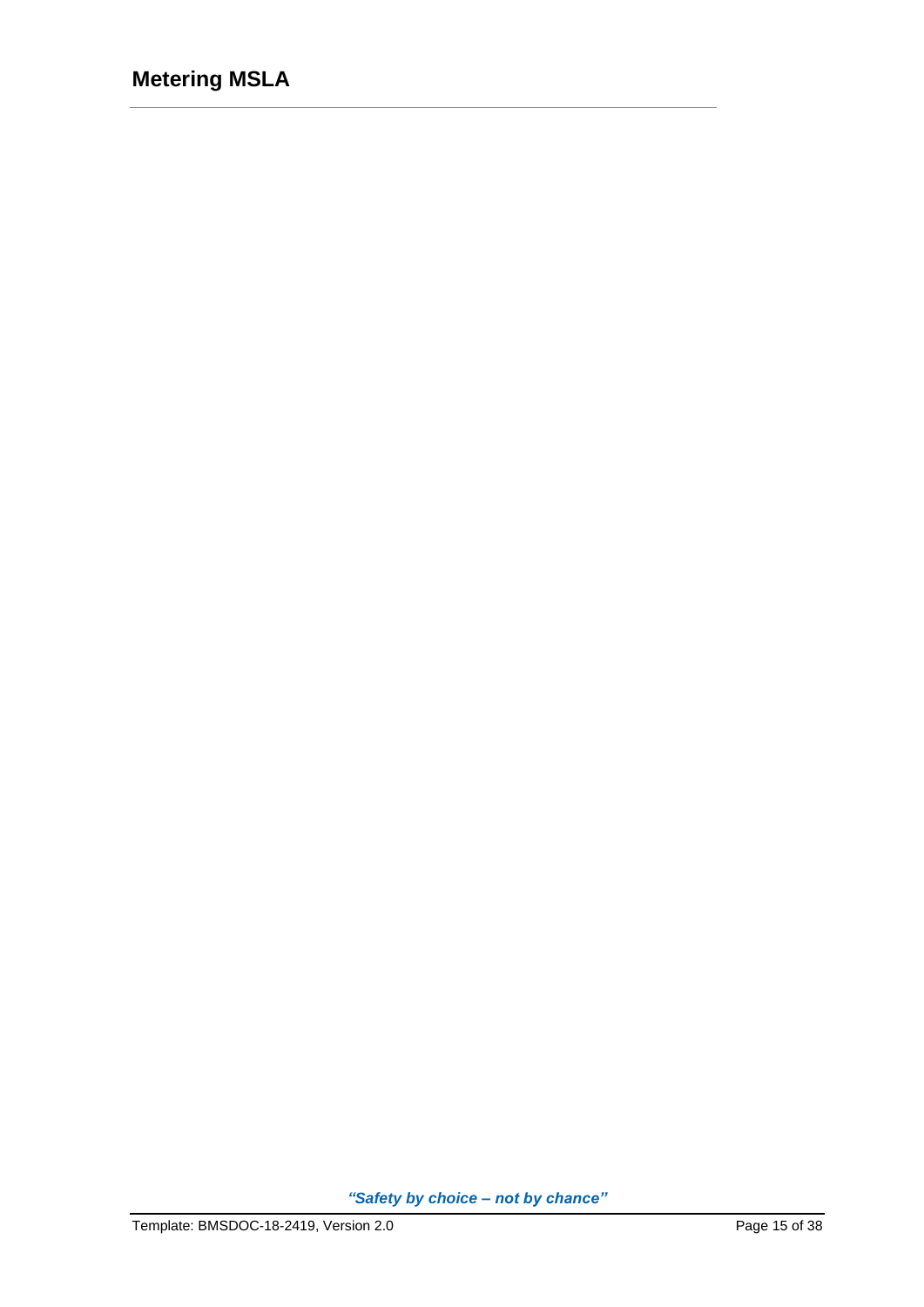### <span id="page-18-0"></span>**Schedule 1 Metering Services Classifications**

### **1 Categories of Metering Services**

### 1.1 **Standard Metering Services**

Standard Metering Services are a component of the connection service and energy supply service provided, and paid for, under the Access Contract.

The range of Standard Metering Services are described in section 2 o[f Schedule 2.](#page-20-0)

### 1.2 **Extended Metering Services**

Extended Metering Services are Metering Services a User requests and PRE provides under this Agreement. Fees for Extended Metering Services are payable under this Agreement.

The range of Extended Metering Services are described in section 3 o[f Schedule 2.](#page-20-0)

The fees for Extended Metering Services are set out i[n Schedule 4.](#page-36-0)

### 1.3 **Schedule of Standard Metering Services and Extended Metering Services**

|                                 |                                                      | Metering Service type     |                           |  |  |
|---------------------------------|------------------------------------------------------|---------------------------|---------------------------|--|--|
| No.                             | Service Description                                  | Standard                  | Extended                  |  |  |
|                                 | Meter provision                                      |                           |                           |  |  |
| $SMS-1$                         | Meter upgrade                                        | $\checkmark$              | $\boldsymbol{\mathsf{X}}$ |  |  |
| EMS-1                           | Meter Establishment and Energisation                 | $\times$                  | $\checkmark$              |  |  |
| EMS-2                           | De-energise                                          | X                         |                           |  |  |
| EMS-3                           | Re-energise                                          | $\boldsymbol{\mathsf{x}}$ | $\checkmark$              |  |  |
| EMS-4                           | Meter investigation                                  | X                         |                           |  |  |
| EMS-5                           | <b>Remove Meter</b>                                  |                           | $\checkmark$              |  |  |
| Data Collection, Data Provision |                                                      |                           |                           |  |  |
| EMS-6                           | Remotely collected scheduled meter reading (daily)   | $\times$                  | $\times$                  |  |  |
| $SMS-2$                         | Remotely collected scheduled meter reading (monthly) | $\checkmark$              | $\times$                  |  |  |
| EMS-7                           | Non-scheduled special meter reading                  | $\times$                  | $\checkmark$              |  |  |
| EMS-8                           | Verify meter data                                    | $\times$                  |                           |  |  |
| <b>EMS-12</b>                   | Historical Energy Data (up to 24 months)             | X                         |                           |  |  |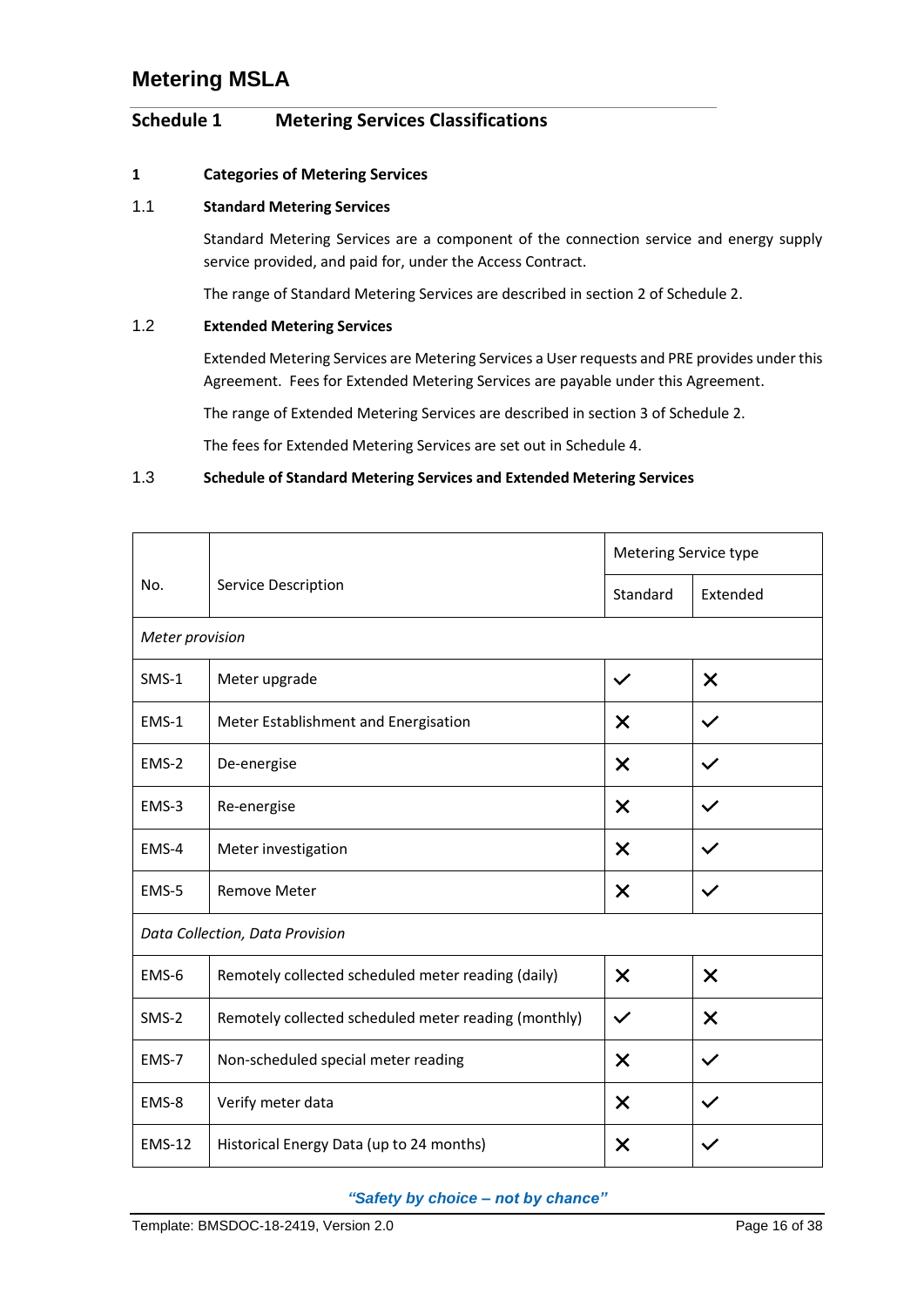| <b>EMS-13</b> | Standing data provision   | $\times$                                                                                                                       |              |  |  |  |
|---------------|---------------------------|--------------------------------------------------------------------------------------------------------------------------------|--------------|--|--|--|
|               | <b>Technical Services</b> |                                                                                                                                |              |  |  |  |
| EMS-9         | Meter test (laboratory)   | $\times$                                                                                                                       | $\checkmark$ |  |  |  |
| $EMS-10$      | Meter test (on-site)      | $\times$                                                                                                                       | $\checkmark$ |  |  |  |
| $SMS-3$       | Meter installation repair | Standard<br>metering<br>service<br>unless damage caused or<br>permitted by the User or a<br>Customer, or other Third<br>Party. |              |  |  |  |
| $EMS-11$      | Meter reconfiguration     | X                                                                                                                              |              |  |  |  |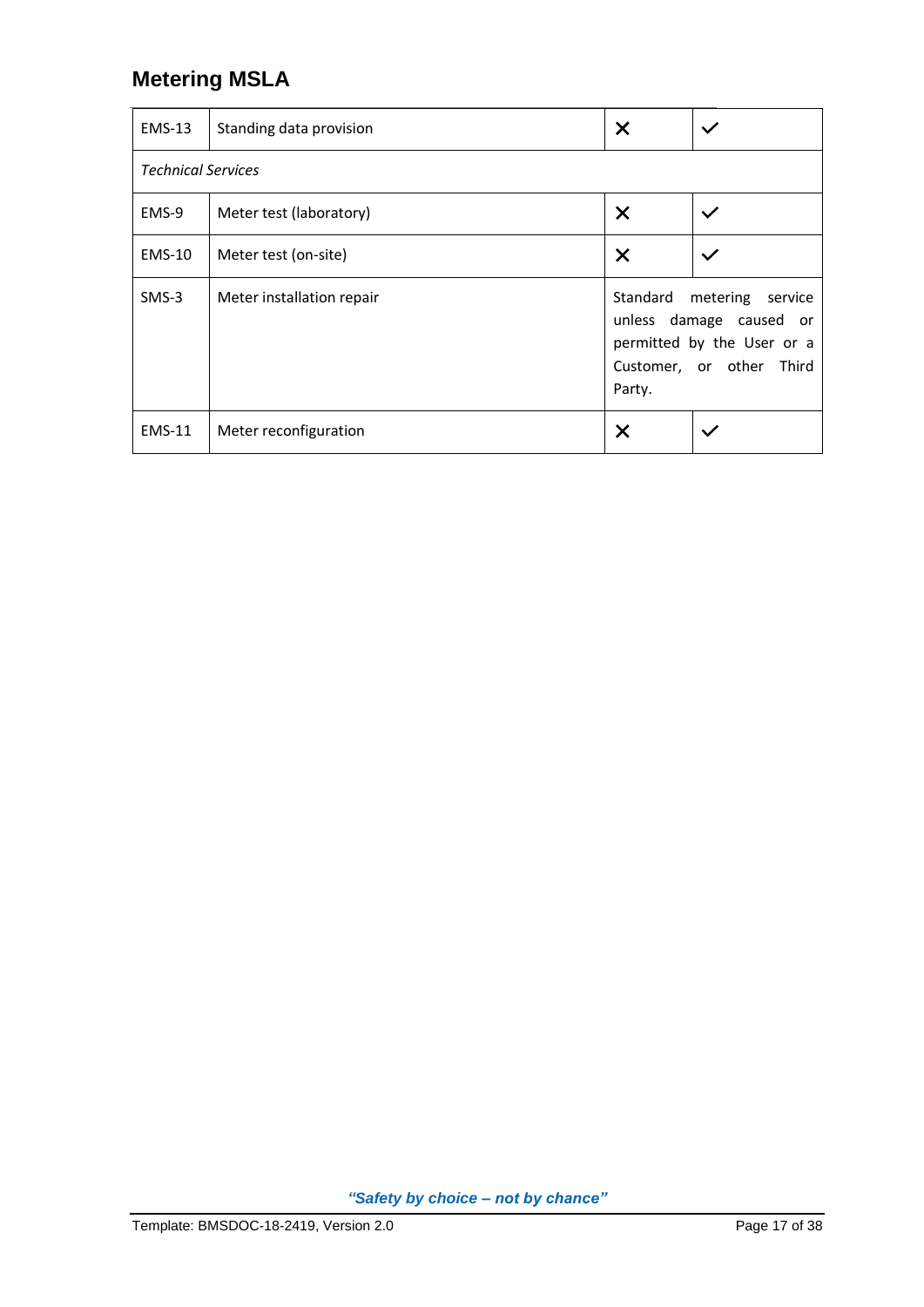### <span id="page-20-0"></span>**Schedule 2 Metering Services Descriptions**

### **1 All Metering Services**

This Schedule should be read in conjunction with the Metering Code, the Customer Transfer Code, Code of Conduct for Supply of Electricity to Small Use Customers 2018 (WA) and PRE's Metrology Procedure.

Metering Services under this Schedule will only be provided in association with Meters owned by PRE.

Where Eligibility Criteria are stated, Metering Services under this Schedule will only be provided when those criteria are met and continue to be met.

### **2 Standard Metering Services**

The Metering Services comprises the default Metering Service applicable as a standard component of the Services provided by PRE to the User.

### 2.1 **Meter upgrade/replace (not User requested) (SMS‐1)**

| Service type        | <b>Standard Metering Service</b>           |
|---------------------|--------------------------------------------|
| Category            | Meter provision                            |
| No.                 | $SMS-1$                                    |
| Service Description | Meter upgrade/replace (not User requested) |
| Category            | Meter provision                            |

This Standard Metering Service will be performed by PRE, where a Meter requires replacement or upgrade to align with the requirements of the Metering Code, or at PRE's discretion to satisfy a Network requirement.

#### **Eligibility Criteria:**

This Service is provided in accordance with the Metering Code.

### 2.2 **Remotely Collected Scheduled Meter Reading (Monthly) (SMS‐2)**

| Service type        | <b>Standard Metering Service</b>                     |
|---------------------|------------------------------------------------------|
| Category            | Data Collection, Data Provision                      |
| No.                 | $SMS-2$                                              |
| Service Description | Remotely Collected Scheduled Meter Reading (Monthly) |

Energy Data will be provided to the User in accordance with the Metering Code.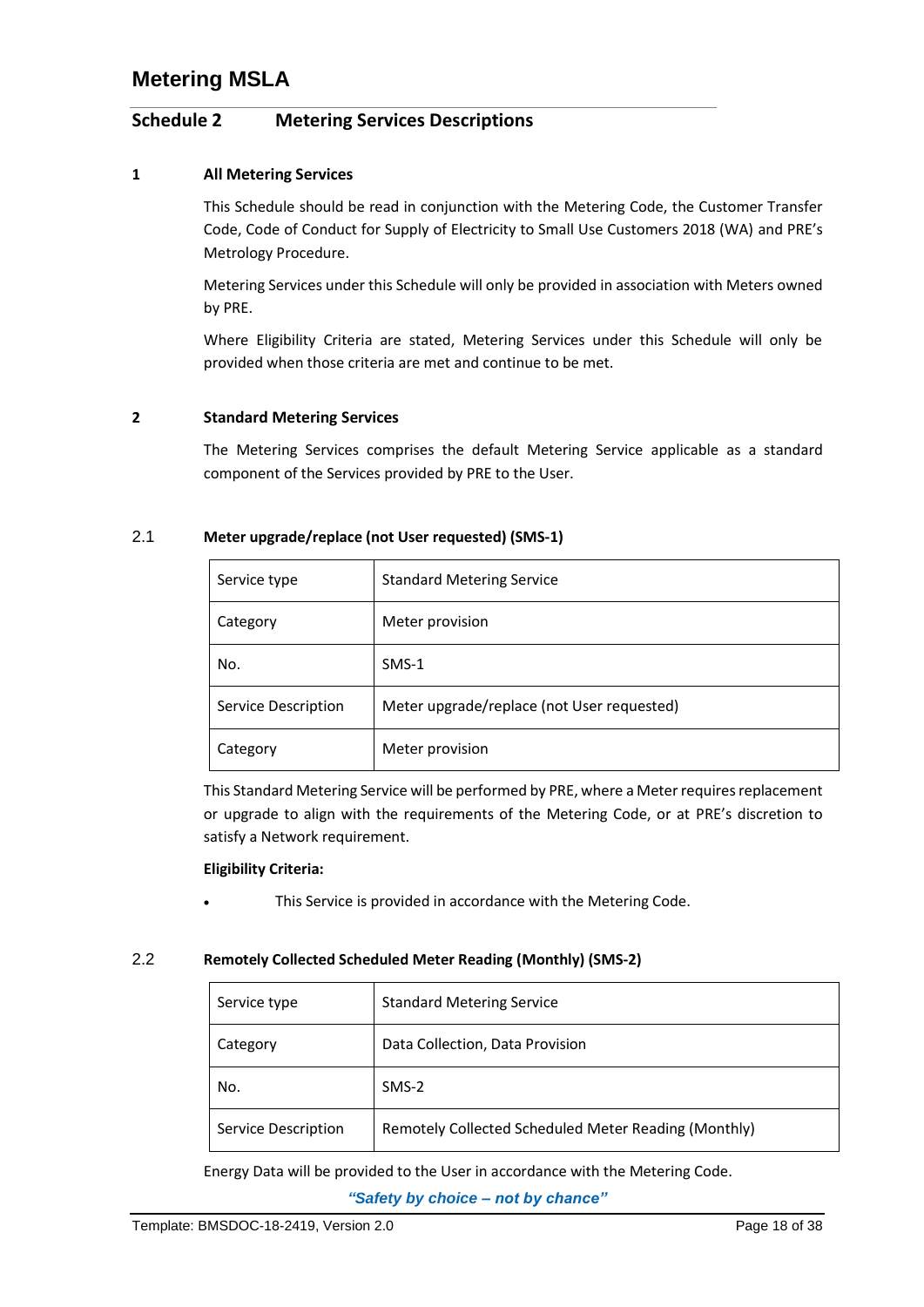PRE will determine a first reading date within five Business Days following the date on which an associated Connection Point is transferred to an Access Contract and will provide Energy Data on each monthly anniversary of that date, or as soon as practicable thereafter.

Substitution, Estimation and Validation will be carried out by PRE in accordance with the Metrology Procedure.

This Standard Metering Service applies to Metering Points that have a Pre‐ Payment Meter installed.

### **Eligibility Criteria:**

- The User receives a compatible service under the Access Contract.
- The Customer's Facilities and Equipment comply with the Microgrid Technical Rules, the WA Electrical Requirements, and AS3000.
- The Meter is configured to measure and record Energy Data out of the Network for an Exit Service or both into and out of the Network for a Bidirectional Service.
- The Meter is connected to a communications network supported by PRE.

### 2.3 **Metering Installation repair (SMS‐3)**

| Service type        | <b>Standard Metering Service</b> |
|---------------------|----------------------------------|
| Category            | <b>Technical Services</b>        |
| No.                 | $SMS-3$                          |
| Service Description | Metering Installation repair     |

This Standard Metering Service will be performed by PRE following completion of any of the following at the request of a User using a service provided pursuant to this Agreement:

- a test, audit or investigation identifying a non‐compliant Metering Installation; or
- upon notification of an outage or malfunction to a Metering Installation.

If a test, audit or investigation identifies a non-compliant Metering Installation, PRE will repair the Metering Installation, advise the affected Parties, restore the accuracy of the Metering Installation and may make corrections to Energy Data in accordance with the Code.

PRE, at its discretion, may replace devices associated with the Metering Installation (i.e. the Meter) instead of repairing the Metering Installation.

### **Eligibility Criteria:**

• This Standard Metering Service is provided in accordance with the Metering Code.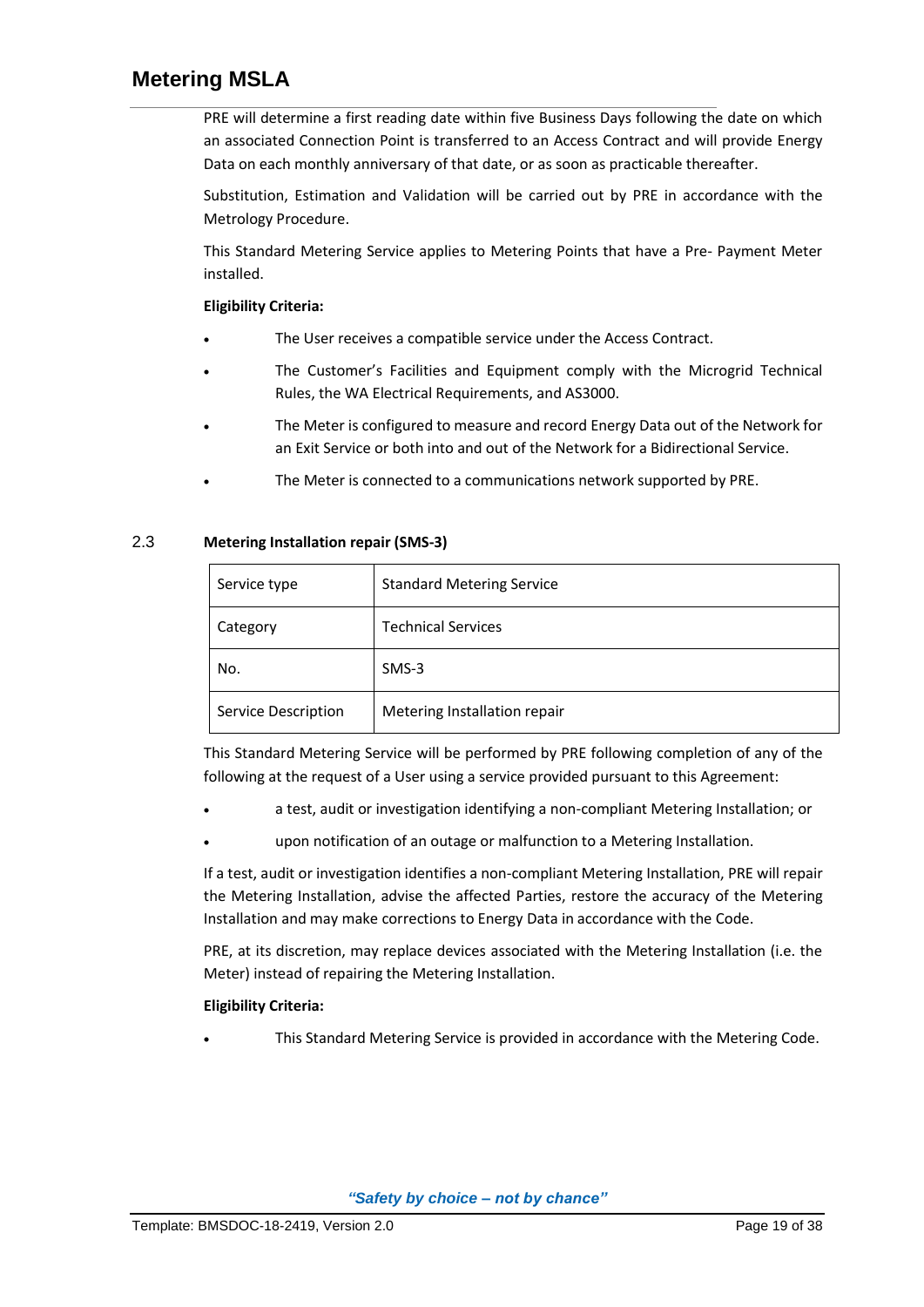### **3 Extended Metering Services**

Extended Metering Services are Metering Services a User requests and PRE provides under this Agreement.

Extended Metering Services are different to Standard Metering Services.

The costs of Extended Metering Services are not recovered under the Access Contract and a payment is made under this Agreement. These payments are detailed i[n Schedule 4.](#page-36-0)

The Extended Metering Services are:

- (a) Meter Establishment and Energisation (EMS-1);
- (b) De‐energise (on-site) (EMS‐2);
- (c) Re‐energise (on-site) (EMS‐3);
- (d) Meter investigation (EMS‐4);
- (e) Remove Meter (EMS- 5);
- (f) Remotely collected schedule meter reading (daily) (EMS 6);
- (g) Non‐scheduled special Meter Reading (EMS‐7);
- (h) Verify Meter Energy Data (EMS‐8);
- (i) Meter test (laboratory) (EMS‐9);
- (j) Meter test (on‐site) (EMS‐10);
- (k) Meter reconfiguration (EMS-11);
- (l) Historical Data Provision (EMS-12); and
- (m) Standing Data Provision (EMS-13).

This section describes these Extended Metering Services.

### 3.1 **Meter Establishment and Energisation (EMS‐1)**

| Service type        | <b>Standard Metering Service</b>     |
|---------------------|--------------------------------------|
| Category            | Meter provision                      |
| No.                 | $SMS-1$                              |
| Service Description | Meter Establishment and Energisation |

This Extended Metering Service may be requested by the User to establish and Energise a default Meter at a Metering Point.

Where this Standard Metering Service is requested, PRE will:

- install a new Meter at the Metering Point within 20 Business Days from the receipt date of the request;
- energise the Meter; and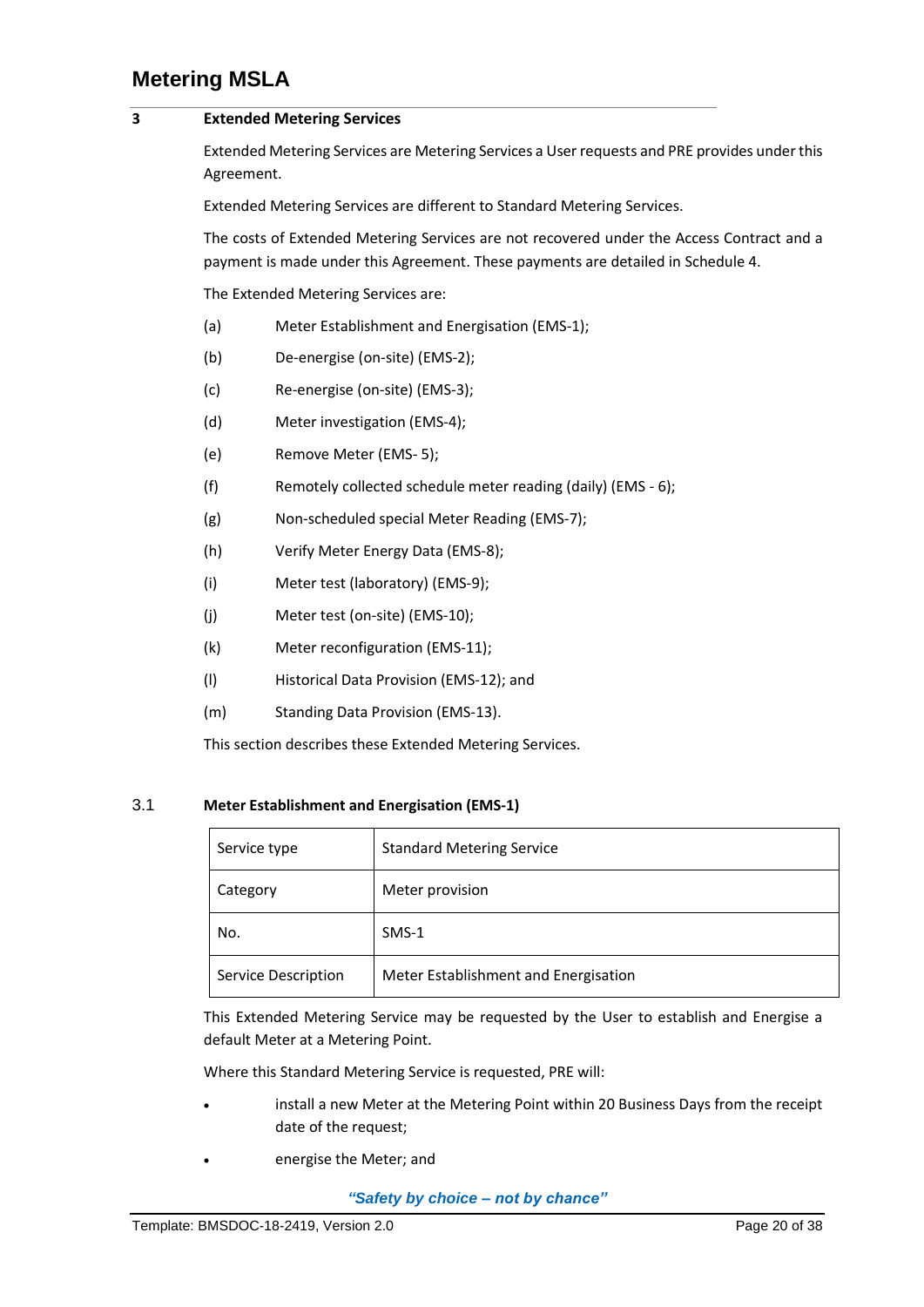• provide the User with a valid and complete Certificate of Electrical Safety for each Meter to be installed no later than 5pm, two days prior to the proposed installation date.

All Metering Services will be provided using Type 4 Meters, which for:

- an exit service the Meter will be configured to measure the transfer of Electricity out of the Network; and
- a bi-directional service the Meter will be configured to measure the transfer of Electricity into and out of the Network.

### **Eligibility Criteria**

- A new Service Order is submitted to PRE's nominated email address.
- The Customer's Facilities and Equipment comply with the Microgrid Technical Rules, the WA Electrical Requirements, and AS3000.
- A valid notice has been issued pursuant to the *Electricity (Licensing) Regulations 1991* (WA) from the Customer's Electrical Contractor, confirming that the Metering Point is ready for a Meter to be installed and Energised.

### 3.2 **De‐energise (on-site) (EMS‐2)**

| Service type        | <b>Extended Metering Service</b> |
|---------------------|----------------------------------|
| Category            | Meter provision                  |
| No.                 | EMS-2                            |
| Service Description | De-energise (on-site)            |

This Metering Service is an Extended Metering Service for use where a site visit is required to De-energise electricity supply to a Metering Point.

Where this Metering Service is requested, PRE will De-energise the Metering Point. This Metering Service will only be performed by PRE on the following days and times:

- Monday to Thursday<sup>1</sup> (excluding public holidays); and
- between 7:30am and 2:00pm (WST).

This Metering Service will not be performed by PRE on the Business Day before a public holiday.

Fees and Service Standards for this Metering Service are defined in [Schedule 3](#page-31-0) an[d Schedule](#page-36-0)  [4](#page-36-0), as applicable to the User's requirements.

<sup>&</sup>lt;sup>1</sup> Friday is deemed a Non-Business Day for this Metering Service.

*<sup>&</sup>quot;Safety by choice – not by chance"*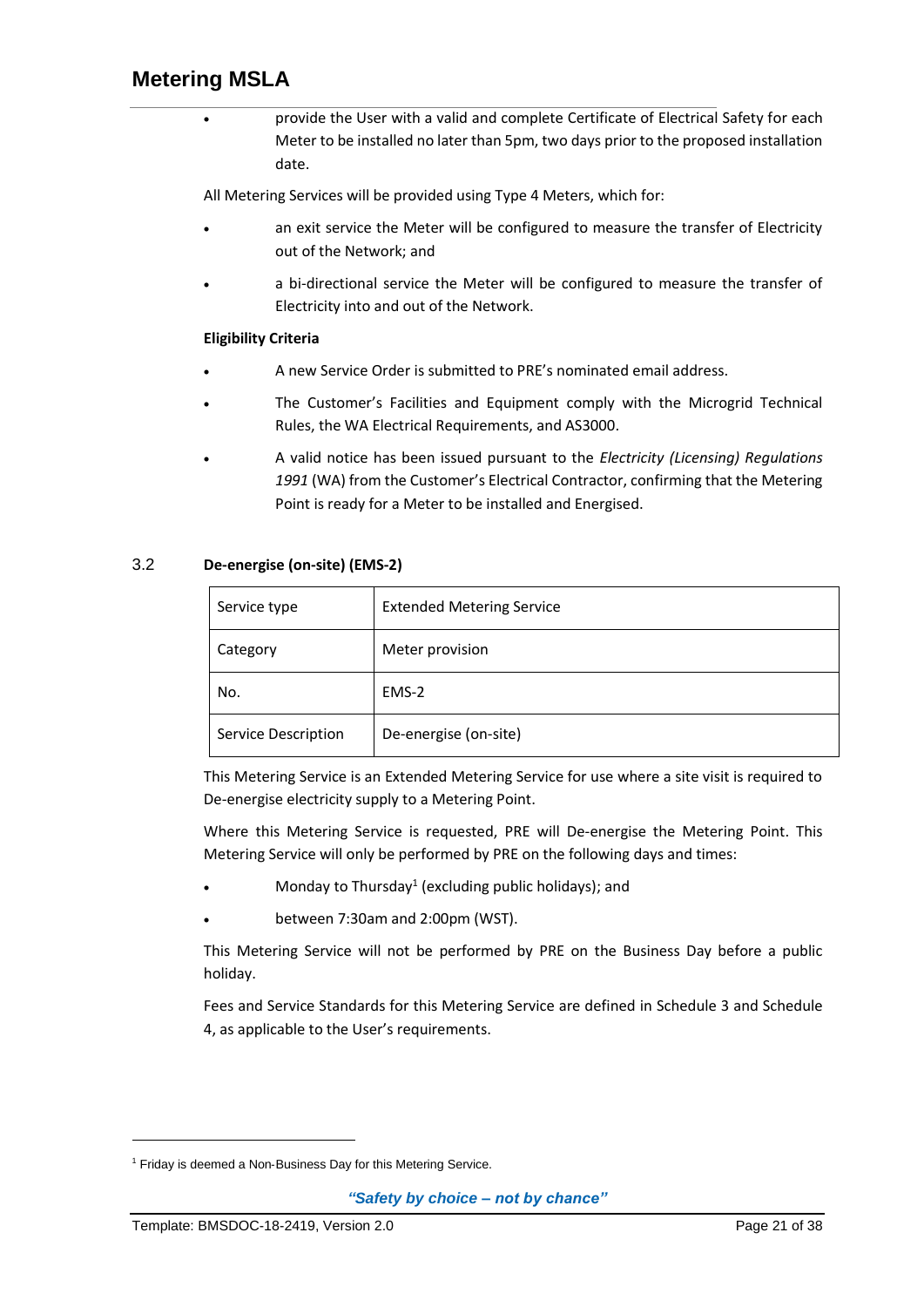Due to the complex and variable requirements associated with High Voltage Metering Points, High Voltage De‐energise Metering Services will be priced on application in accordance with the quotation methodology defined in [Schedule 4.](#page-36-0)

### **Eligibility Criteria:**

• A Service Order is submitted to PRE's nominated email address.

### 3.3 **Re‐energise (on-site) (EMS‐3)**

| Service type        | <b>Extended Metering Service</b> |
|---------------------|----------------------------------|
| Category            | Meter provision                  |
| No.                 | EMS-3                            |
| Service Description | Re-energise (Manual)             |

This Metering Service is an Extended Metering Service for use where a site visit is required to Re‐energise electricity supply to a Customer.

Where this Metering Service is requested, PRE will Re-energise the Metering Point.

Fees and Service Standards for this Metering Service are defined in [Schedule 3](#page-31-0) an[d Schedule](#page-36-0)  [4](#page-36-0), as applicable to the User's requirements.

The User may request that a Re-energise Metering Service be performed as an Urgent Reenergise Service where prioritisation of a Re-energise Service is required.

The Fee for an Urgent Re-Energise service will be determined on application.

### **Eligibility Criteria:**

• A Service Order is submitted to PRE's nominated email address.

### 3.4 **Meter Investigation (EMS‐4)**

| Service type        | <b>Extended Metering Service</b> |
|---------------------|----------------------------------|
| Category            | Meter provision                  |
| No.                 | EMS-4                            |
| Service Description | Meter Investigation              |

This Metering Service is an Extended Metering Service to:

- audit a Metering Installation due to a User concern, or concern raised by a Customer, other than issues relating to the accuracy of a Meter; or
- audit the Standing Data for a Metering Installation.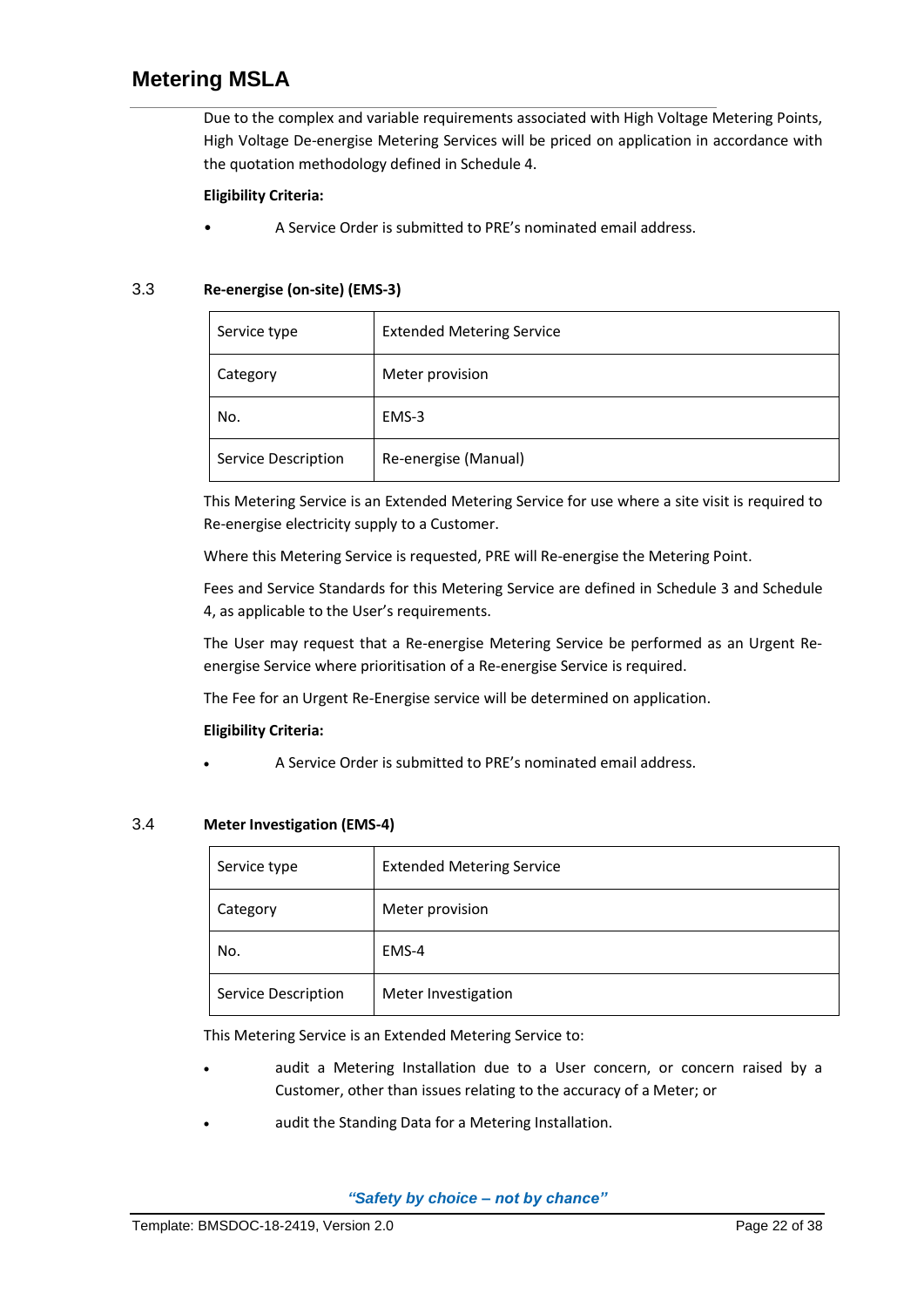Where this Metering Service is requested, PRE will investigate the concern raised by the requestor and subsequently report the outcome of this investigation to the User.

### **Eligibility Criteria:**

• A Service Order is submitted to PRE's nominated email address

### 3.5 **Remove Meter (EMS‐5)**

| Service type        | <b>Extended Metering Service</b> |
|---------------------|----------------------------------|
| Category            | Meter provision                  |
| No.                 | EMS-5                            |
| Service Description | <b>Remove Meter</b>              |

This Metering Service is an Extended Metering Service to permanently remove a redundant Meter, where multiple Meters are associated with a Metering Point.

Where this Metering Service is requested, PRE will remove the Meter from the Metering Point and reflect the removal in the Registry.

This Metering Service is not a supply abolishment Service. If a Connection Point requires permanent disconnection, the User must request the supply abolishment Service.

### **Eligibility Criteria:**

- A Service Order is submitted to PRE's nominated email address.
- There is more than one Meter associated with a Connection Point.
- At least one Meter will remain at the Metering Point upon completion of the remove Meter Service.
- Customer owned installation assets are not required to be removed or reconfigured by PRE to complete the remove Meter Service.

### 3.6 **Remotely Collected Scheduled Meter Reading (Daily) (EMS‐6)**

| Supply type         | <b>Extended Metering Service</b>                   |
|---------------------|----------------------------------------------------|
| Category            | Data Collection, Data Provision                    |
| No.                 | EMS-6                                              |
| Service Description | Remotely Collected Scheduled Meter Reading (Daily) |

Energy Data will be provided to the User in accordance with the Metering Code.

PRE will determine a first reading date within five Business Days following the date on which an associated Connection Point is transferred to an Access Contract and will provide Energy Data on each monthly anniversary of that date, or as soon as practicable thereafter.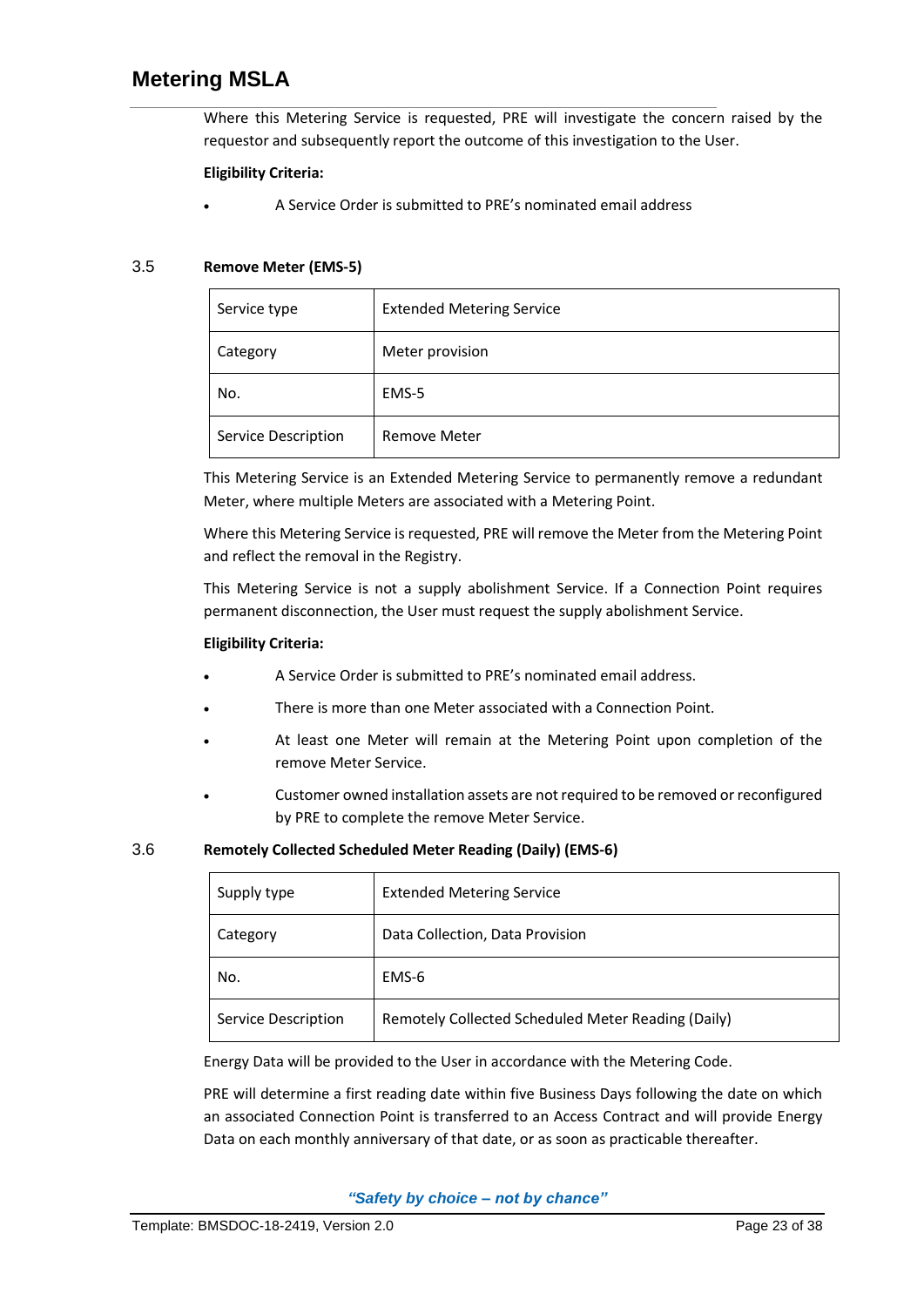Substitution, Estimation and Validation will be carried out by PRE in accordance with the Metrology Procedure.

This Standard Metering Service applies to Metering Points that have a Pre‐ Payment Meter installed.

### **Eligibility Criteria:**

- The User receives a compatible service under the Access Contract.
- The Customer's Facilities and Equipment comply with the Microgrid Technical Rules, the WA Electrical Requirements, and AS3000.
- The Meter is configured to measure and record Energy Data out of the Network for an Exit Service or both into and out of the Network for a Bidirectional Service.
- The Meter is connected to a communications network supported by PRE.

### 3.7 **Non‐Scheduled Special Meter Reading (EMS‐7)**

| Service type        | <b>Extended Metering Service</b>    |
|---------------------|-------------------------------------|
| Category            | Data Collection, Data Provision     |
| No.                 | EMS-7                               |
| Service Description | Non-Scheduled Special Meter Reading |

This Metering Service is an Extended Metering Service which may be requested by the User to obtain an Actual Value between scheduled Meter Reading dates.

Where this Metering Service is requested, PRE will provide the User with an Actual Value; Substitution or Estimation may be applied in accordance with the Code, following consultation with the User.

The User may request this Metering Service to be provided either remotely or on-site. If onsite, the User should specify a "nominated date" for the Reading.

#### **Eligibility Criteria:**

• A Service Order is submitted to PRE's nominated email address

### 3.8 **Verify Meter Energy Data (EMS‐8)**

| Service Type | <b>Extended Metering Service</b> |
|--------------|----------------------------------|
| Category     | Data Collection, Data Provision  |
| No.          | EMS-8                            |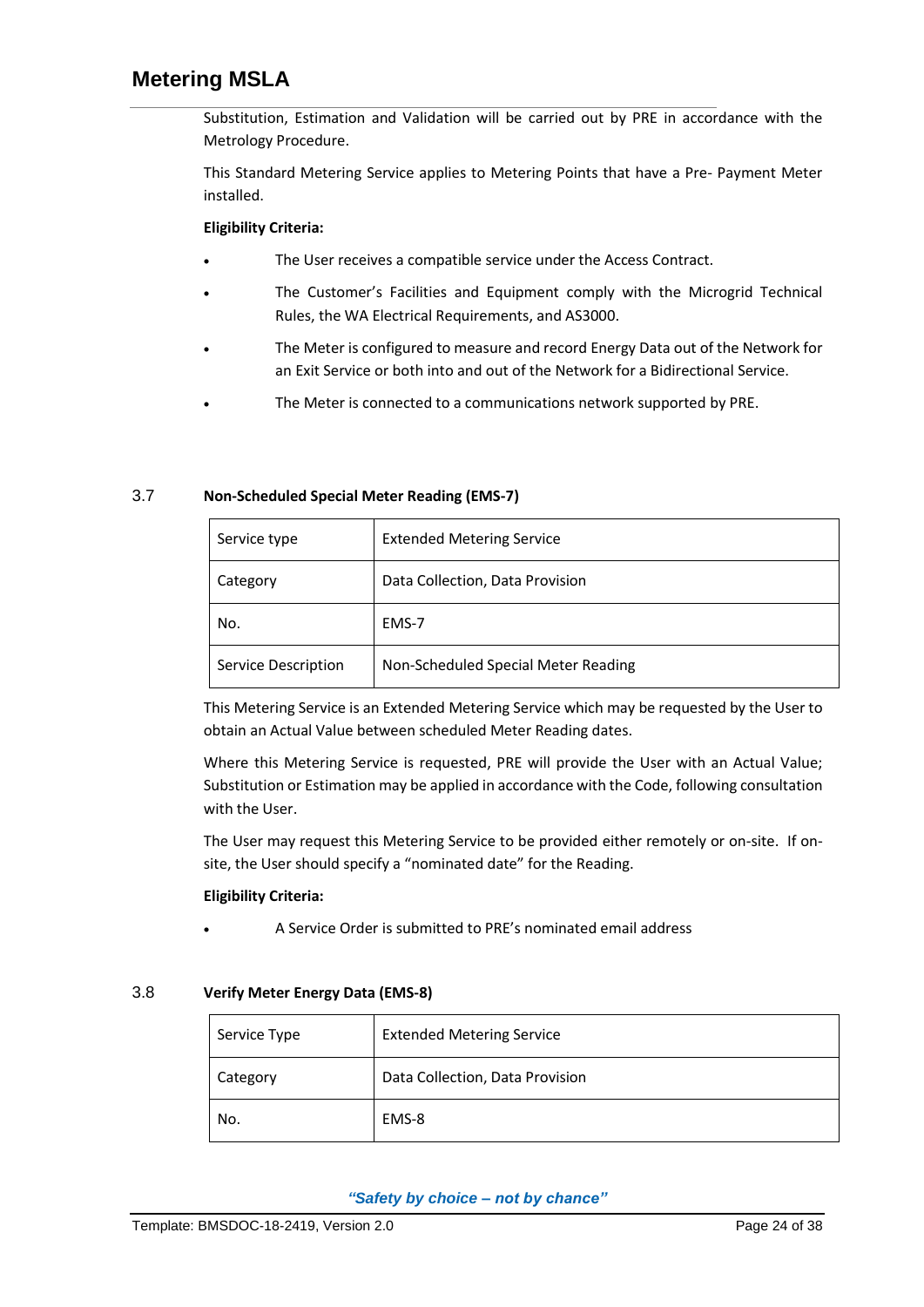| Service Description | Verify Meter Energy Data |
|---------------------|--------------------------|
|                     |                          |

This Metering Service is an Extended Metering Service.

This Metering Service may be requested by the User to request the verification of Energy Data in accordance with the Code. For example, if:

- the User reasonably believes the meter data file format in a meter data notification is erroneous; or
- the User reasonably believes an investigation is required into the validity and accuracy of the Energy Data.

Where this Service is requested, PRE will audit the Energy Data for the Metering Installation and, where Energy Data errors are identified, provide the User with replacement Energy Data.

PRE will not perform a site visit as part of the verification process.

### **Eligibility Criteria:**

• A Service Order is submitted to PRE's nominated email address

### 3.9 **Meter test (laboratory) (EMS‐9)**

| Service type        | <b>Extended Metering Service</b> |
|---------------------|----------------------------------|
| Category            | <b>Technical Services</b>        |
| No.                 | EMS-9                            |
| Service Description | Meter test (laboratory)          |

This Metering Service is an Extended Metering Service.

The Metering Service may be requested by the User to test or audit the accuracy of a Metering Installation.

Testing will be carried out in a National Association of Testing Authorities (NATA) accredited laboratory under various load conditions, using reference standards that are traceable to national standards. Performance characteristics are monitored, such as 'running at no‐load' (creep) and 'operation of register or display', for correct operation.

A report will be issued to the User on the finding of the tests and whether the Meter complies or does not comply with the Code. In addition, a weighted average of the overall accuracy of the Meter will be calculated and provided to the User.

Where a non‐compliant Metering Installation is confirmed:

- PRE will complete a Metering Installation repair (SMS-6), subject to the discretion noted in that Metering Service description to replace the Meter instead; and
- make corrections to, or replace, Energy Data in accordance with the Code.

#### **Eligibility Criteria:**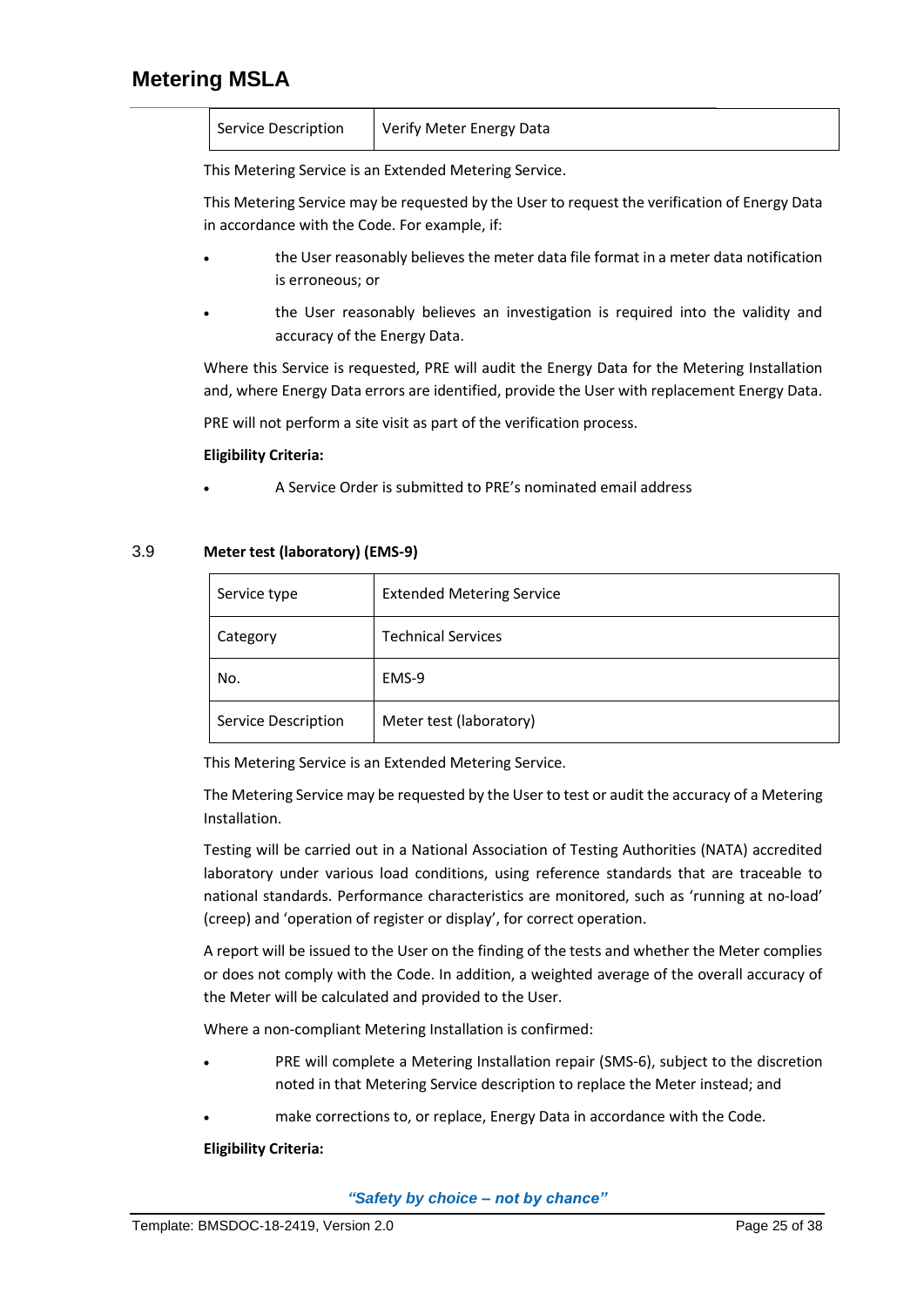### • A Service Order is submitted to PRE's nominated email address

### 3.10 **Meter test (on‐site) (EMS‐10)**

| Service type        | <b>Extended Metering Service</b> |
|---------------------|----------------------------------|
| Category            | <b>Technical Services</b>        |
| No.                 | <b>EMS-10</b>                    |
| Service Description | Meter test (on-site)             |

This Metering Service is an Extended Metering Service test or audit a Metering Installation.

Testing will be carried out at the Customer's premises under various load conditions, using instruments that are traceable to national standards. Performance characteristics are monitored, such as 'running at no‐load' (creep) and 'operation of register or display', for correct operation.

A report will be issued to the User on the findings of the tests and whether the Meter complies or does not comply with the Code. In addition, a weighted average of the overall accuracy of the Meter will be calculated and provided to the User.

Where a non‐compliant Metering Installation is confirmed:

- PRE will complete a Metering Installation repair (MS-6), subject to the discretion noted in that Service description to replace the Meter instead; and
- make corrections to, or replace, Energy Data in accordance with the Code. The User may witness this Metering Service.

### **Eligibility Criteria:**

• A Service Order is submitted to PRE's nominated email address

### 3.11 **Meter reconfiguration (EMS‐11)**

| Service type        | <b>Extended Metering Service</b> |
|---------------------|----------------------------------|
| Category            | <b>Technical Services</b>        |
| No.                 | <b>EMS-11</b>                    |
| Service Description | Meter reconfiguration            |

This Service is an Extended Metering Service.

This Service may be requested by the User to reconfigure the data register coding details<sup>2</sup> for a Meter, to satisfy the eligibility criteria for accessing a Reference Service (Metering) to be

<sup>2</sup> Data register coding details are an item of Standing Data.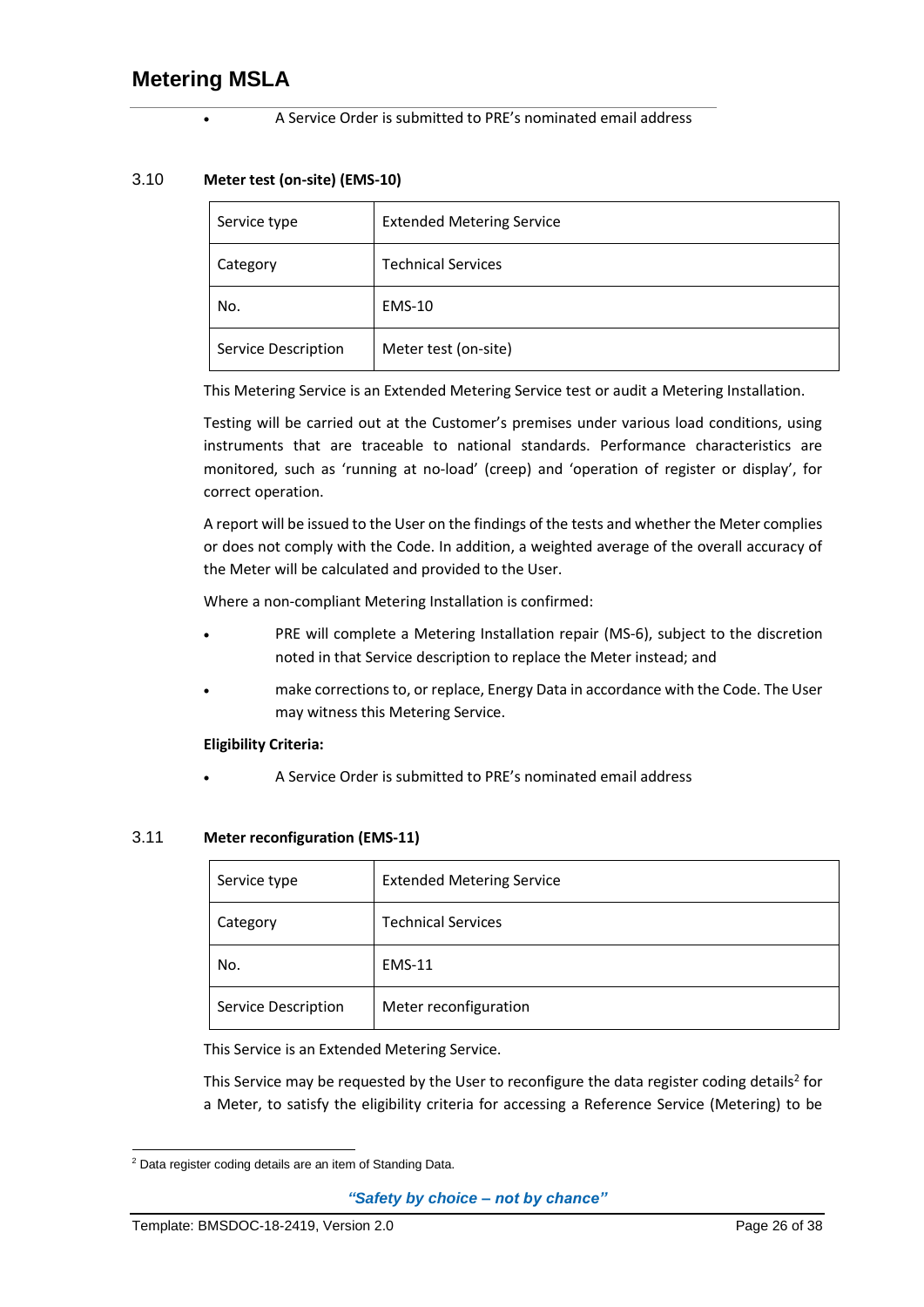compatible with an exit or bidirectional service that will form a Reference Service, or other non‐reference Service agreed by the Parties.

For example, to accommodate the addition or removal of Data Registers for the measurement of bi‐directional flows.

Where this Metering Service is requested, PRE will:

- reprogram the Meter, if required; and
- reconfigure Data Register coding details to the configuration requested.

This Metering Service will be delivered remotely and the "Remote" fee defined in [Schedule 4](#page-36-0) will apply.

Where a site visit is required to perform the Metering Service, the "Manual" fee defined in [Schedule 4](#page-36-0) will apply. For the avoidance of doubt, where a site visit is not required to perform the Metering Service, the "Remote" fee defined in [Schedule 4](#page-36-0) will apply.

Upon completion of the Metering Service, Data Registers for the requested configuration will be provided from the Actual Change Date.

### **Eligibility Criteria:**

• A Service Order is submitted to PRE's nominated email address

### 3.12 **Historical Energy Data provision (EMS‐12)**

| Service type        | <b>Extended Metering Service</b>        |
|---------------------|-----------------------------------------|
| Category            | Data Collection, Data Provision         |
| No.                 | <b>EMS-12</b>                           |
| Service Description | <b>Historical Energy Data provision</b> |

This Extended Metering Service may be requested by the User in accordance with the Customer Transfer Code, to obtain up to 24 months of historical Energy Data.

Where this Metering Service is requested, PRE will provide the requesting User with historical Energy Data for the requested period, in accordance with the Service Standards.

#### **Eligibility Criteria**:

• A Service Order is submitted to PRE's nominated email address

#### 3.13 **Standing Data provision (EMS‐13)**

| Service type | <b>Extended Metering Service</b> |
|--------------|----------------------------------|
| Category     | Data Collection, Data Provision  |
| No.          | <b>EMS-13</b>                    |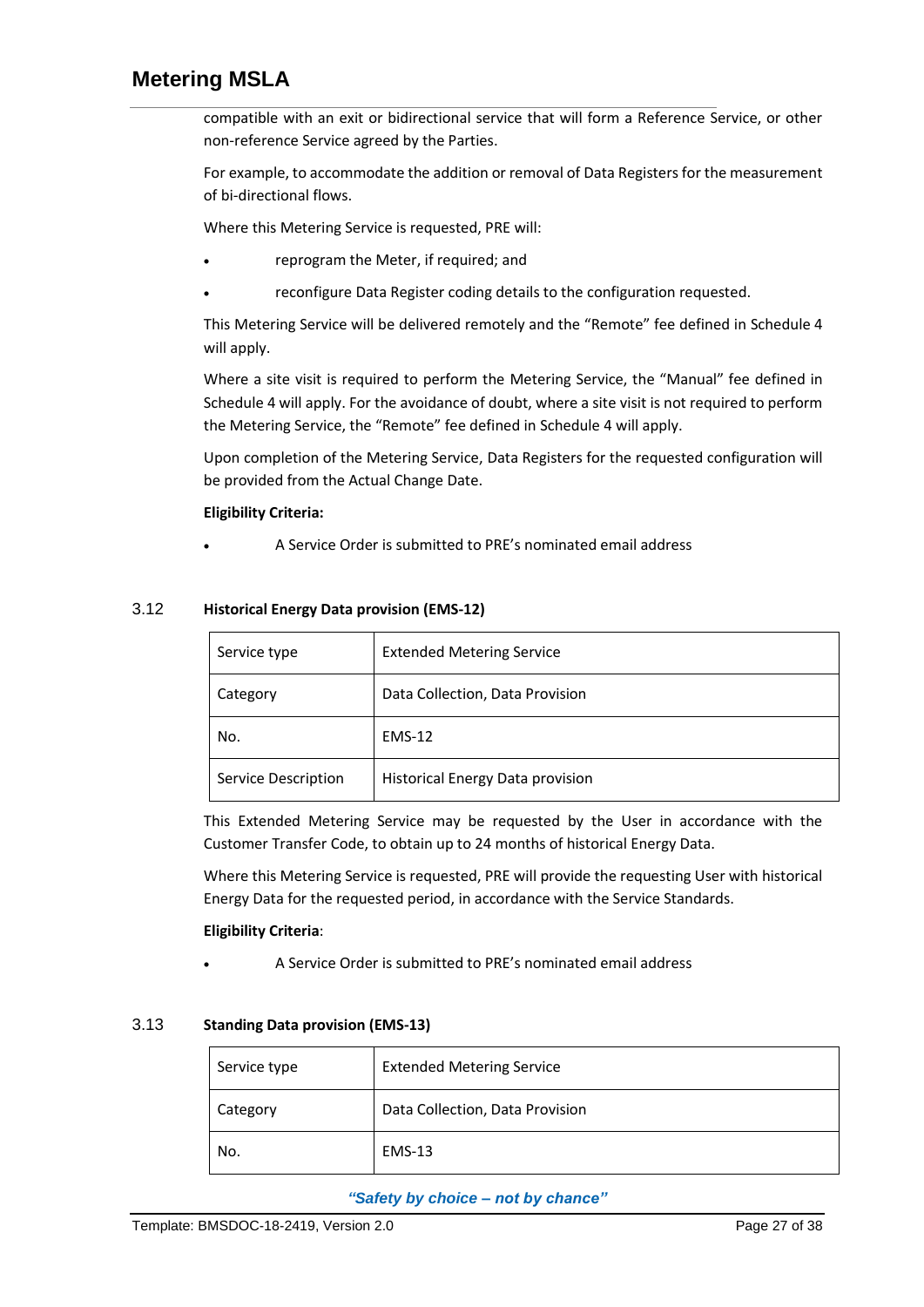| Service Description | Standing Data provision |
|---------------------|-------------------------|
|---------------------|-------------------------|

Standing Data will be provided to the User in accordance with the Metering Code, including:

- the provision of Standing Data upon registration of a Metering Point; and
- following changes to items of Standing Data.

The User may request Standing Data in accordance with the Customer Transfer Code.

Where the User makes a request for Standing Data under the Customer Transfer Code PRE will provide Standing Data in accordance with the Customer Transfer Code.

### **Eligibility Criteria:**

• A Service Order is submitted to PRE's nominated email address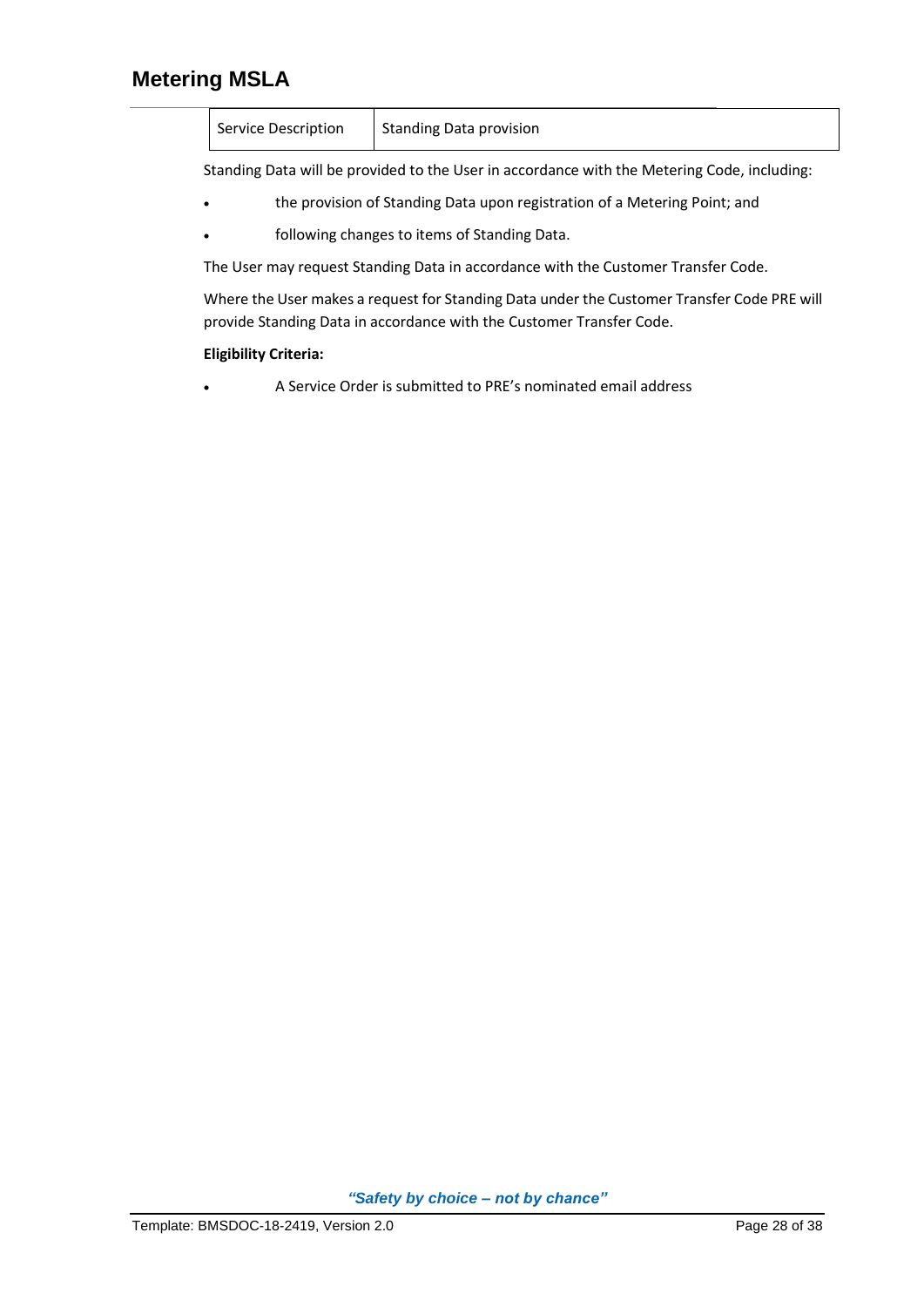### <span id="page-31-0"></span>**Schedule 3 Service Standards**

This Schedule defines the Service Standard response times and performance measures for Metering Services.

### **Cyclic Metering Service**

In respect of Metering Service SMS‐1, Meters will be Read on the monthly anniversary of the PRE nominated scheduled Read date.

In respect of Metering Service EMS-5, Meters will be Read each day in respect of the preceding day.

Energy Data will be provided before 9am on the day following the Read date.

Where Actual Value is not available, Substituted and Estimated Energy Data will be provided in accordance with the Metrology Procedure.

#### **Off‐cycle Metering Services**

All Standard Metering Services except SMS-1 and all Extended Metering Services except EMS-5 will be performed by the later of the requested date and the number of Business Days described in the table below after PRE gives notice of acceptance of a Service Order.

### *Service Standards for Standard Metering Services and Extended Metering Services*

| <b>Service Code</b> | <b>Service Description</b>                                    | <b>Business Days</b> | <b>KPI</b>                                                                                                                                                                                         |
|---------------------|---------------------------------------------------------------|----------------------|----------------------------------------------------------------------------------------------------------------------------------------------------------------------------------------------------|
| $SMS-1$             | upgrade/replace<br>(not<br>User<br>Meter<br>requested)        | 12 Business Days     | 98% of all meters<br>required to<br>be<br>upgraded<br>or<br>replaced. Subject<br>to no external<br>event beyond the<br>control of PRE                                                              |
| SMS-2               | Remotely<br>Collected Scheduled<br>Meter<br>Reading (Monthly) | Monthly              | Delivery of actual<br>reading<br>meter<br>data for no less<br>than 98% of all<br>commissioned<br>meters every day<br>in prior month,<br>including<br>2%<br>substituted<br>reading<br>meter<br>data |
| $SMS-3$             | Historical Energy Data provision                              | 5 Business Days      | Delivery of 98%<br>οf<br>requests.<br>Subject<br>to<br>no                                                                                                                                          |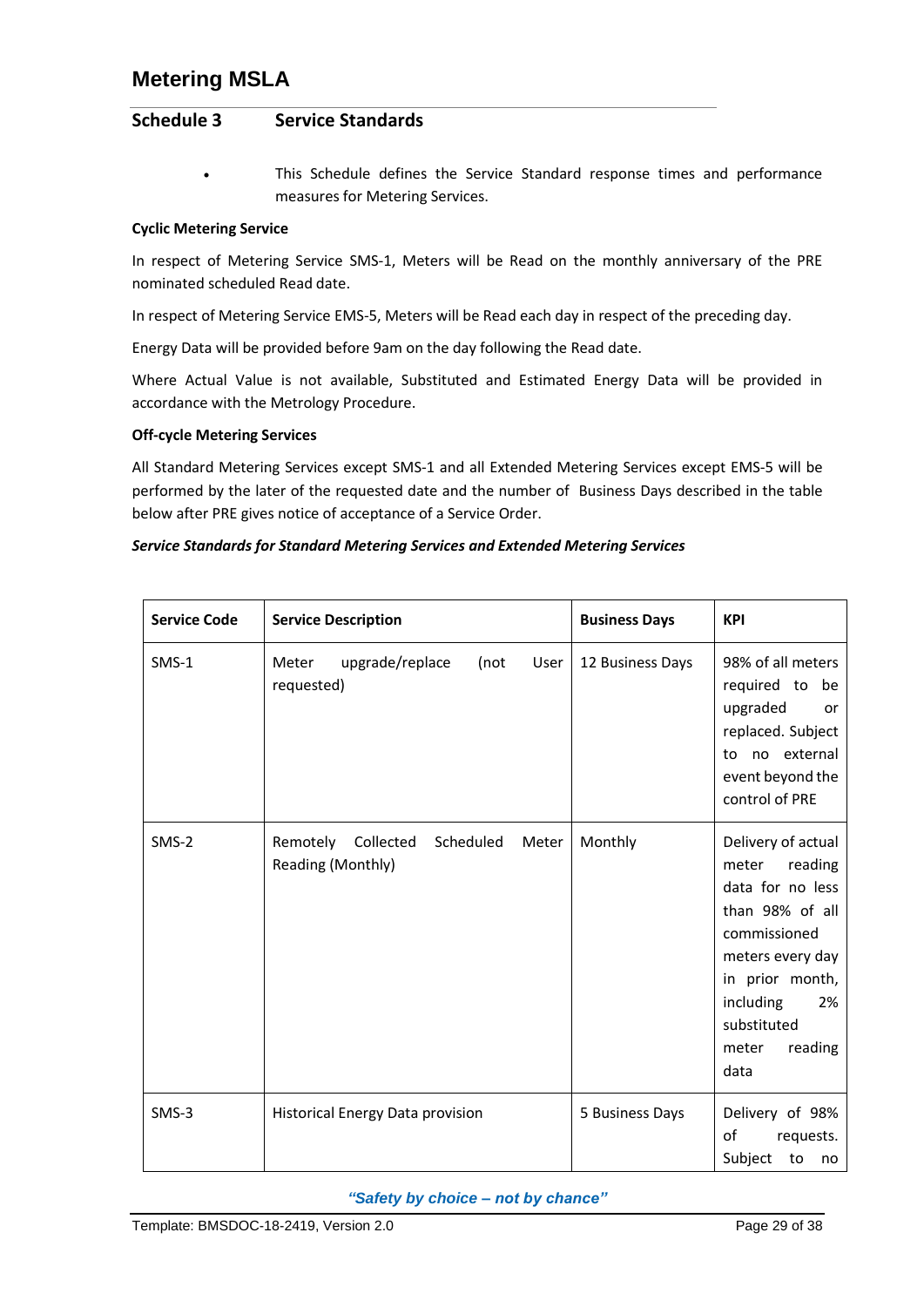|       |                                                                |                   | external<br>event<br>the<br>beyond<br>control of PRE                                                                                                                            |
|-------|----------------------------------------------------------------|-------------------|---------------------------------------------------------------------------------------------------------------------------------------------------------------------------------|
| EMS-1 | Metering Establishment and Energisation                        | 12 Business Days, | 99% of all new<br>meter<br><b>Connection Point</b><br>requests<br>installed<br>and<br>commissioned.<br>Subject to<br>no<br>external<br>event<br>beyond<br>the<br>control of PRE |
| EMS-2 | De-energise (on-site)                                          | 12 Business Days  | Delivery of 98%<br>of<br>requests.<br>Subject<br>to<br>no<br>external<br>event<br>the<br>beyond<br>control of PRE                                                               |
| EMS-3 | Re-energise (on-site)                                          | 12 Business Days  | Delivery of 98%<br>of<br>requests.<br>Subject<br>to<br>no<br>external<br>event<br>beyond<br>the<br>control of PRE                                                               |
| EMS-4 | Meter Investigation                                            | 5 Business Days   | Delivery of 98%<br>of<br>requests.<br>Subject<br>to<br>no<br>external<br>event<br>the<br>beyond<br>control of PRE                                                               |
| EMS-5 | <b>Remove Meter</b>                                            | 12 Business Days  | Delivery of 98%<br>of<br>requests.<br>Subject to<br>no<br>external<br>event<br>the<br>beyond<br>control of PRE                                                                  |
| EMS-6 | Remotely<br>Collected<br>Scheduled<br>Meter<br>Reading (Daily) | 5 Business Days   | Delivery of actual<br>meter data for<br>the prior day for<br>no less than 95%                                                                                                   |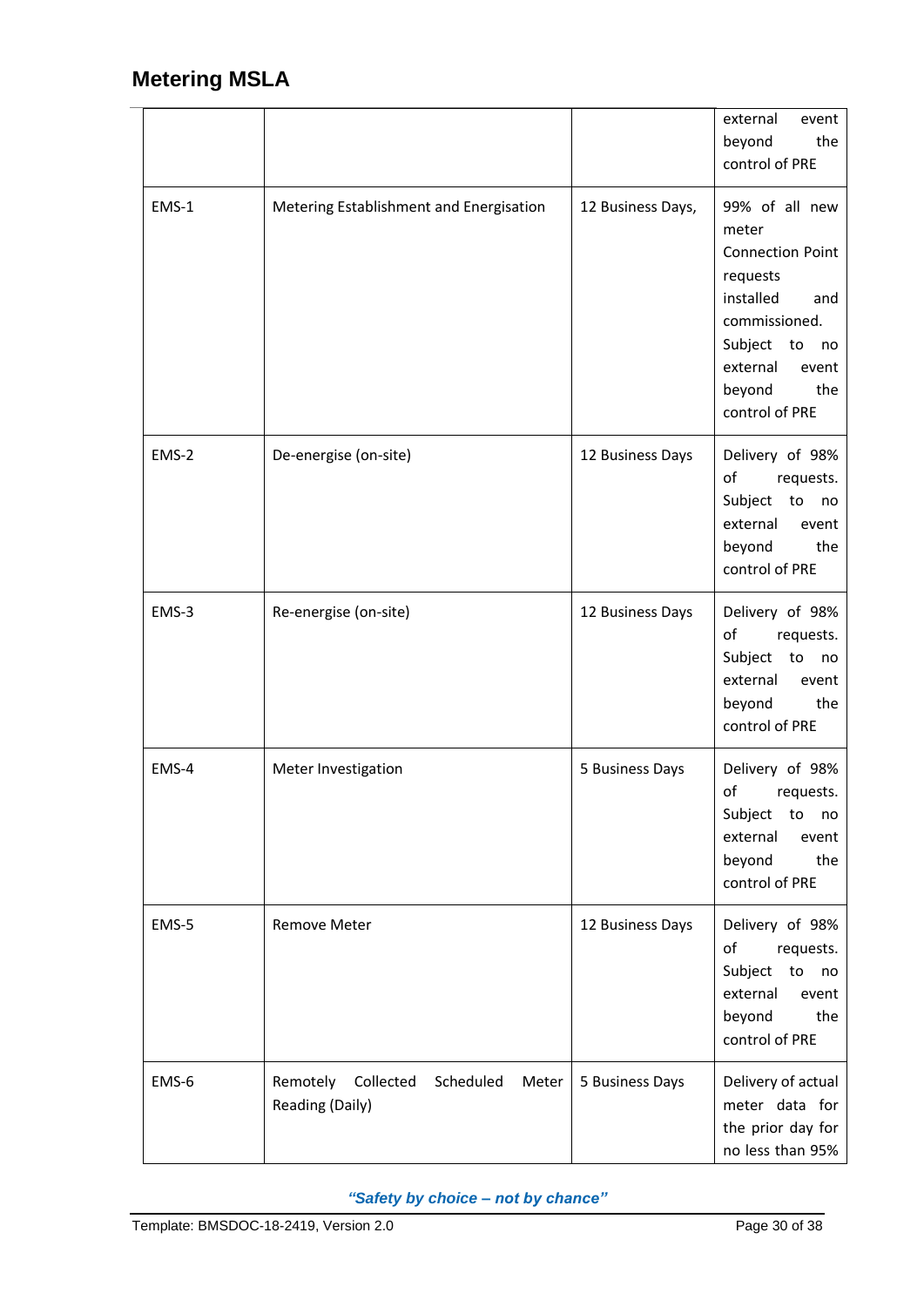|               |                                     |                                                                        | of<br>all<br>commissioned<br>meters in NEM12<br>format                                                            |
|---------------|-------------------------------------|------------------------------------------------------------------------|-------------------------------------------------------------------------------------------------------------------|
| EMS-7         | Non-Scheduled Special Meter Reading | On-site:<br>12<br><b>Business Days</b><br>Off-site: 5 Business<br>Days | Delivery of 98%<br>of<br>requests.<br>Subject<br>to<br>no<br>external<br>event<br>the<br>beyond<br>control of PRE |
| EMS-8         | Verify Meter Energy Data            | 10 Business Days                                                       | Delivery of 98%<br>of<br>requests.<br>Subject<br>to<br>no<br>external<br>event<br>beyond<br>the<br>control of PRE |
| EMS-9         | Meter test (laboratory)             | 45 Business Days                                                       | Delivery of 98%<br>of<br>requests.<br>Subject<br>to<br>no<br>external<br>event<br>beyond<br>the<br>control of PRE |
| <b>EMS-10</b> | Meter test (on-site)                | 12 Business Days                                                       | Delivery of 98%<br>of<br>requests.<br>Subject<br>to<br>no<br>external<br>event<br>the<br>beyond<br>control of PRE |
| <b>EMS-11</b> | Meter reconfiguration               | 12 Business Days                                                       | Delivery of 98%<br>of<br>requests.<br>Subject to<br>no<br>external<br>event<br>beyond<br>the<br>control of PRE    |
| <b>EMS-12</b> | <b>Standing Data provision</b>      | 5 Business Days                                                        | Delivery of 98%<br>of<br>requests.<br>Subject to<br>no<br>external<br>event<br>beyond<br>the<br>control of PRE    |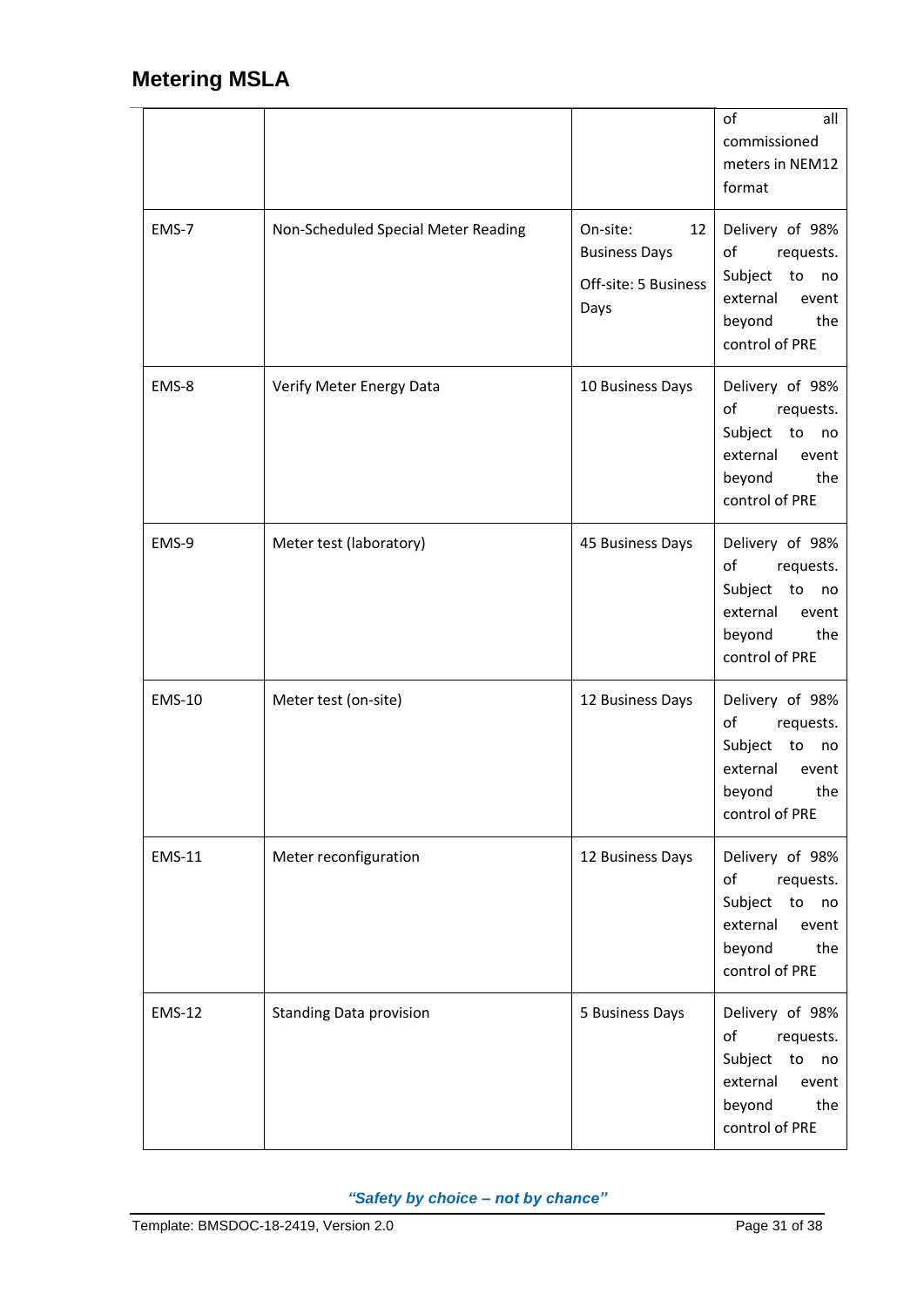| <b>EMS-13</b> | Metering Installation repair | 5 Business Days | Delivery of 98%     |
|---------------|------------------------------|-----------------|---------------------|
|               |                              |                 | of<br>requests.     |
|               |                              |                 | Subject<br>to<br>no |
|               |                              |                 | external<br>event   |
|               |                              |                 | the<br>beyond       |
|               |                              |                 | control of PRE      |
|               |                              |                 |                     |

### **Performance Measurement**

### **Timeliness**

Performance to the Service Standard will be measured on the difference between the requested date of the Metering Service and the Actual Change Date.

Where a change does not occur, but a field visit is required, performance will be measured on the difference between the requested date of the Metering Service and the Field Completion Date.

Where a change does not occur, and a field visit is not required, performance will be measured on the difference between the requested date and the date of data provision.

The Standing Data provision Service Standards will involve measuring between:

- the Field Completion Date and the date the Actual Change Date (i.e. when the Registry was updated); and
- the Actual Change Date and the date of Standing Data provision (i.e. when Standing Data is published).

Where a Metering Service requires an isolation of supply, performance on a day agreed with the Customer shall be deemed compliant to the Service Standard, including where the agreed day extends beyond the Service Standard response time.

Performance against the key performance indicator (KPI) for each Metering Service will be calculated using the following measurement methodology:

For cyclic Metering Services (SMS‐1 and EMS-6):

Volume of data provision that met the Service Standard during the reporting period x 100 Total volume of data provision during the reporting period 1

For off cycle Metering Services (all services except SMS-1 and EMS-6):

Volume of Metering Services that met the Services Standard during the reporting period x 100 Total number of Metering Services performed during the reporting period 1

### **Accuracy**

*Table 5: Energy Data provision accuracy requirements*

| No. | Data Description            | KPI |
|-----|-----------------------------|-----|
| 11  | <b>Remotely read Meters</b> | 98% |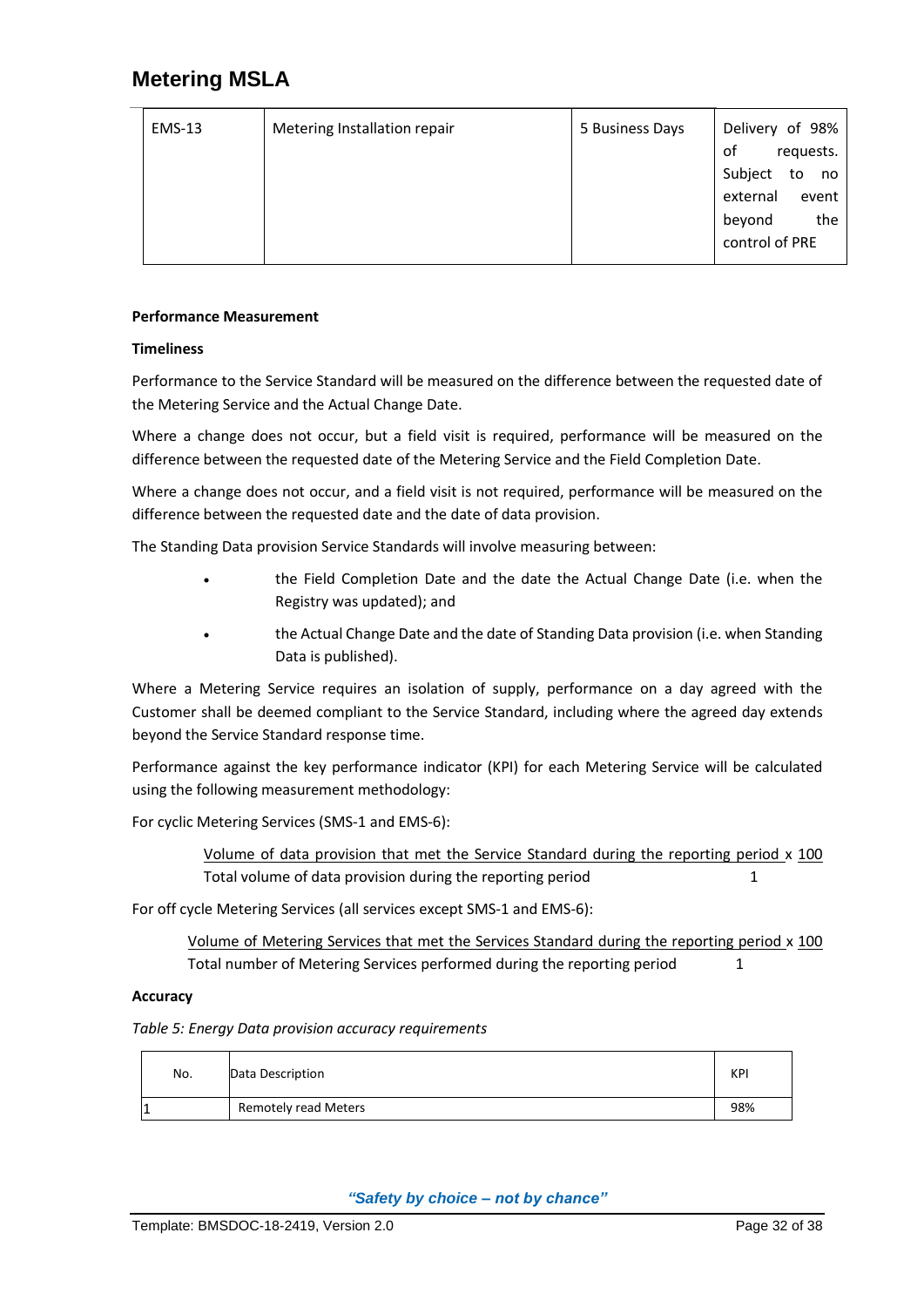Performance against the key performance indicators (KPI) set out in Table 5 will be measured based on the ratio of Actual Values to the total number of Energy Data values (i.e. inclusive of estimated and substituted values) published during a reporting period:

| Number of Actual Values Published                              | x 100 |
|----------------------------------------------------------------|-------|
| (Total number of values published during the reporting period) |       |

Performance will be reported to the User via a monthly key performance indicator report.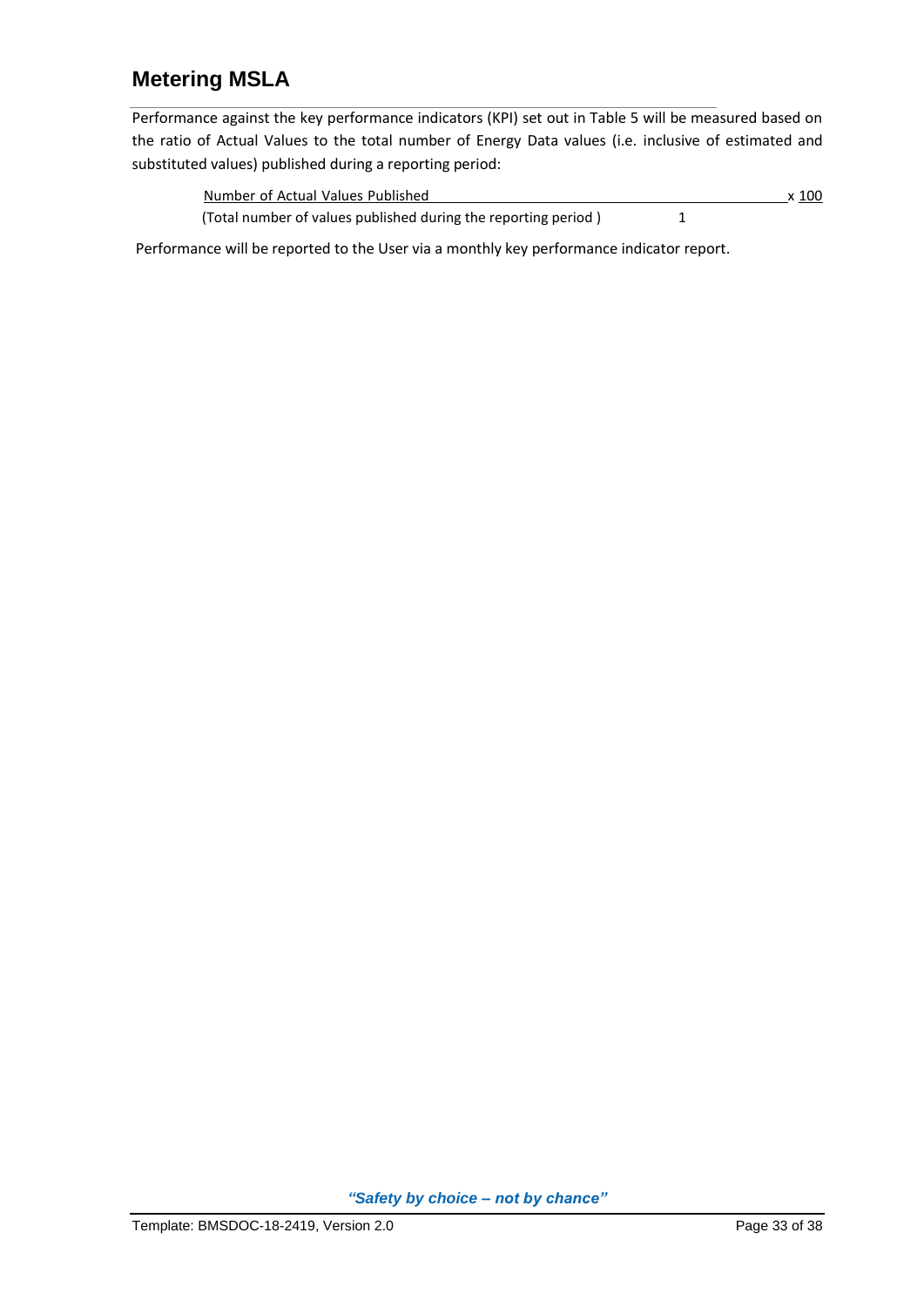### <span id="page-36-0"></span>**Schedule 4 Fees**

| <b>Metering</b><br><b>Service</b> | <b>Metering Service Description</b>                            | Price (GST exclusive)                                                                                                                                                   |  |
|-----------------------------------|----------------------------------------------------------------|-------------------------------------------------------------------------------------------------------------------------------------------------------------------------|--|
| EMS-1                             | Meter Establishment and Energisation                           | Transformer<br>3-phase<br>Current<br>meter: \$1997.50 per meter<br>3-phase<br>direct current<br>meter:<br>685.00 per meter<br>Single phase meter: \$489.00 per<br>meter |  |
| $EMS-2$                           | De-energise (on-site)                                          | \$225.00 per meter                                                                                                                                                      |  |
| EMS-3                             | Re-energise (on-site)                                          | \$225.00 per meter                                                                                                                                                      |  |
| EMS-4                             | Meter Investigation                                            | \$225.00 per meter                                                                                                                                                      |  |
| EMS-5                             | Remove Meter (or relocate)                                     | \$225.00 per meter                                                                                                                                                      |  |
| EMS-6                             | Remotely<br>Collected<br>Scheduled<br>Meter<br>Reading (Daily) | \$30.00                                                                                                                                                                 |  |
| EMS-7                             | Non-Scheduled Special Meter Reading                            | On-Site: \$121.50 per meter<br>Remote: \$30.00 per read                                                                                                                 |  |
| EMS-8                             | Verify Meter Energy Data                                       | \$30.00 per read                                                                                                                                                        |  |
| EMS-9                             | Meter test (laboratory)                                        | Price on application                                                                                                                                                    |  |
| <b>EMS-10</b>                     | Meter test (on-site)                                           | \$607.50 per meter                                                                                                                                                      |  |
| <b>EMS-11</b>                     | Meter reconfiguration                                          | \$225.00 per meter                                                                                                                                                      |  |
| <b>EMS-12</b>                     | <b>Standing Data provision</b>                                 | \$30.00                                                                                                                                                                 |  |
| <b>EMS-13</b>                     | Metering Installation repair                                   | Price on application                                                                                                                                                    |  |

This Schedule defines the Fees payable by the User for Extended Metering Services.